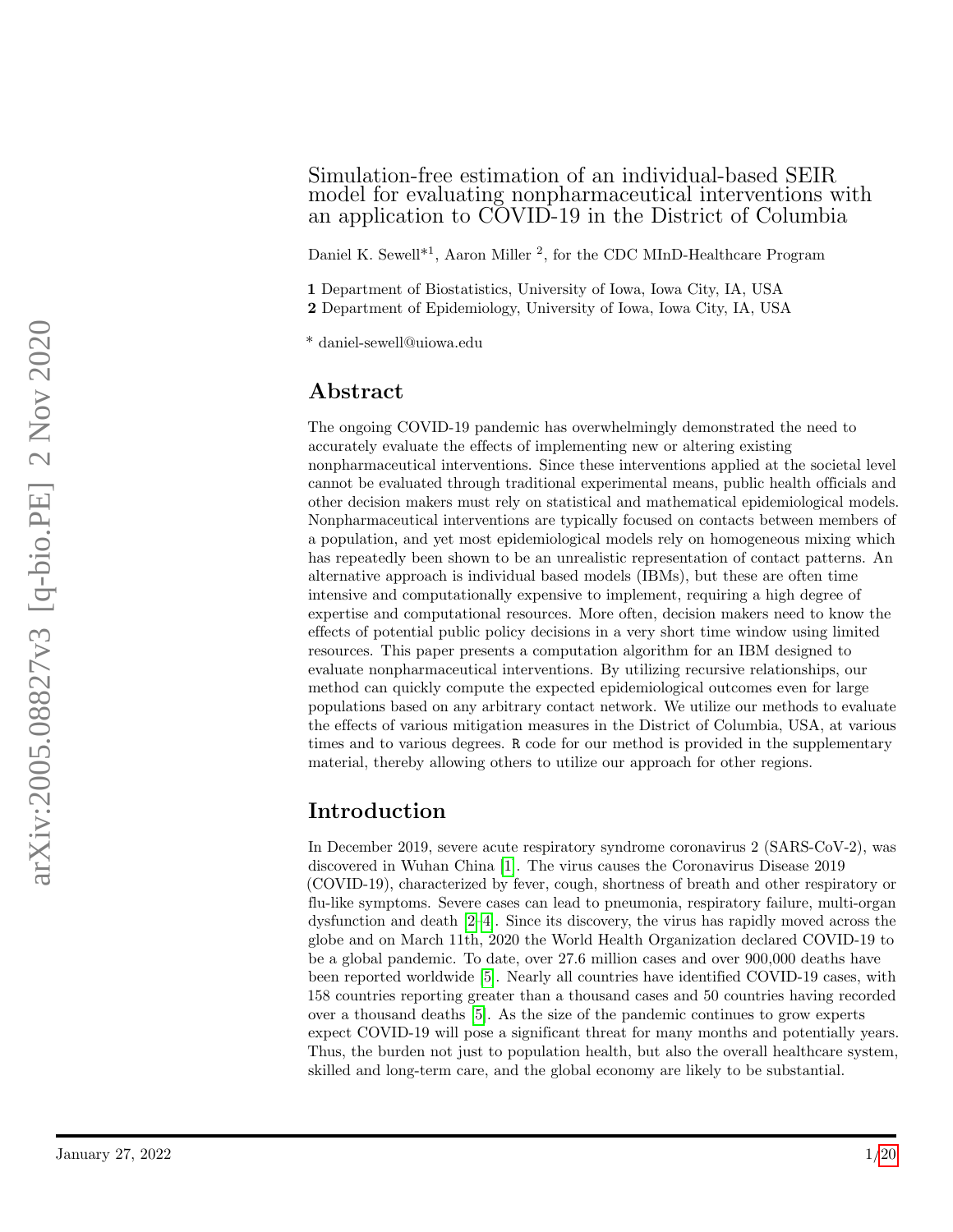Given the rapid growth with which COVID-19 has moved across the globe, policy makers have sought guidance to slow the spread, reduce the severity of the epidemic, or guide strategies for reopening. Consequently, many infectious disease models have been developed to forecast the trajectory of the current epidemic and to understand the likely impact of a range of interventions [\[6–](#page-13-4)[15\]](#page-14-0). Models designed to capture certain aspects of the epidemic (e.g., forecasting mortality) may not be well suited for others (e.g., evaluating policy decision making), and so decision makers have increasingly had to navigate a range of diverse modeling approaches while attempting to find approaches that can meet the specific nature of a given setting [\[16\]](#page-14-1). In short, decision makers need information on the effects of public policy measures on an epidemic that is both timely and accurate. From a modeler's perspective, this translates into a model which is both computationally efficient and which captures salient features of transmission through a population.

Many models have been developed to represent the disease transmission process and evaluate control measures related to COVID-19. Such models typically fall into one of two major categories: homogeneous mixing compartmental models and individual/agent-based models (IBMs). Equation-based models are typically less computationally expensive and can be implemented quicker than IBMs. For example, [\[7\]](#page-14-2) implemented an early forecast for COVID-19 in Hubei, China, using a mass action compartmental model; [\[17\]](#page-14-3) developed a compartmental model with homogeneous mixing which was used to capture the undocumented cases of COVID-19; [\[18\]](#page-14-4) used a compartmental model with homogeneous mixing which allowed for time-varying reproduction number; and two web-based forecasting platforms applied an interactive deterministic compartmental model assuming homogeneous mixing and allow a user to alter a time-dependent intervention [\[8,](#page-14-5) [9\]](#page-14-6). Some approaches have tried to estimate the effect of social distancing measures on COVID-19 such as [\[19\]](#page-14-7) which uses a stochastic mass action compartmental model and [\[20\]](#page-14-8) which used an age stratified mass action model. A limitation of equation-based compartmental models is that they rely on the assumption of homogeneous mixing, or mass action.

An alternative to equation-based compartmental models are IBMs, which provide a method for capturing heterogeneous mixing by simulating contacts among individual agents. A wide range of IBMs have been developed for COVID-19 [\[21–](#page-14-9)[40\]](#page-16-0). IBMs have been developed to evaluate numerous interventions including community lockdowns or closures [\[22,](#page-15-0) [26,](#page-15-1) [27,](#page-15-2) [31,](#page-15-3) [32,](#page-15-4) [35,](#page-15-5) [36,](#page-16-1) [38,](#page-16-2) [39\]](#page-16-3), contact tracing, isolation and quarantine [\[22–](#page-15-0)[24,](#page-15-6) [26,](#page-15-1) [27\]](#page-15-2), mask wearing [\[29,](#page-15-7) [32,](#page-15-4) [33,](#page-15-8) [39,](#page-16-3) [40\]](#page-16-0), social distancing [\[22,](#page-15-0) [24–](#page-15-6)[26,](#page-15-1) [29,](#page-15-7) [35\]](#page-15-5) and travel restrictions [\[26\]](#page-15-1). IBMs have also been developed to simulate multiple contact settings (e.g., homes, schools, workplaces, public transportation, etc.) [\[22](#page-15-0)[–24,](#page-15-6) [27\]](#page-15-2) and have been applied across a range of populations, cities and countries. [\[22,](#page-15-0) [24,](#page-15-6) [26,](#page-15-1) [27,](#page-15-2) [32\]](#page-15-4) However, not all IBMs accurately capture realistic contact networks, such as [\[34\]](#page-15-9) which assumes that individuals' degrees follow a Poisson distribution. Such a short-tailed degree distribution misses the profound impact that so-called superspreaders have on the outbreak [\[41,](#page-16-4) [42\]](#page-16-5). [\[43\]](#page-16-6) states (p.120),

[superspreaders] transmit infection to many other members of the population, while most infectives do not transmit infections at all or transmit infections to very few others. This suggests that homogeneous mixing at the beginning of an epidemic may not be a good approximation.

These IBMs, however, come at a steep computational cost and can often necessitate a large time commitment as well as a high level of expertise to design and code efficiently.

IBM's are particularly well-suited to evaluate nonpharmaceutical interventions that focus on contacts between individuals. To accurately understand the effects of these types of interventions, we must more accurately model how individuals contact one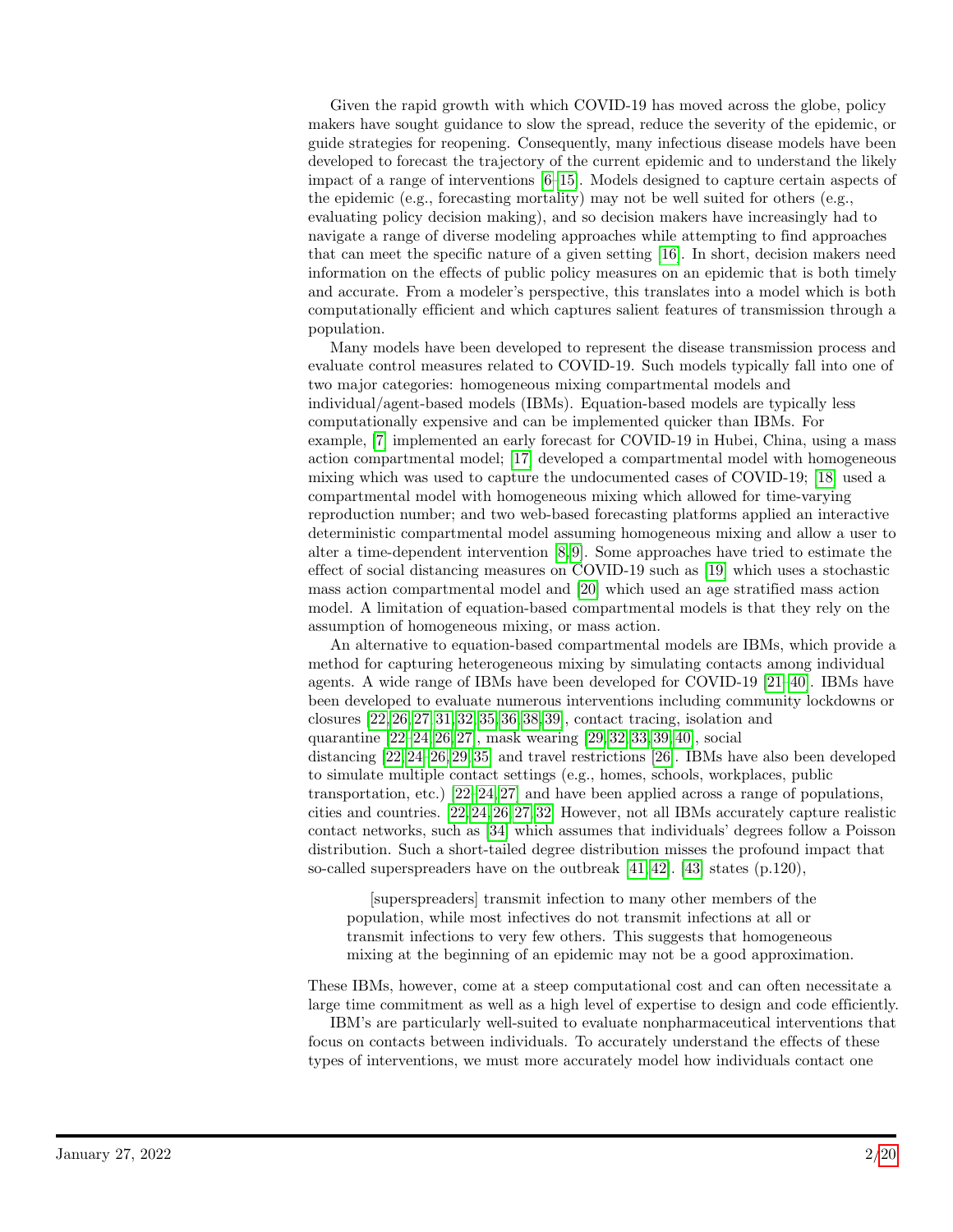another. This has been commented on by others; e.g., [\[44\]](#page-16-7) wrote "realistic mixing can be an important factor to consider in order for the models to provide a reliable assessment of intervention strategies" (p.31). There is a large body of research showing how in many settings homogeneous mixing is inadequate for accurately modeling disease dynamics, such as [\[43](#page-16-6)[–49\]](#page-17-0) (see [\[46\]](#page-16-8) and [\[48\]](#page-16-9) for further reference listings on this). As a recent concrete example, [\[50\]](#page-17-1) evaluated model assumptions in the West African Ebola outbreak and stated, "we see that alternative hypotheses for how [Ebola Virus Disease] spreads, such as homogeneous mixing and nearest neighbor interactions, provide quantitatively poorer agreement with data" (p.3). While not a focus of this paper, one important aspect is preferential mixing based on age [\[51\]](#page-17-2). While this has been done successfully for age-stratified homogeneous mixing models (see, e.g., [\[52\]](#page-17-3)), if a model is to incorporate age when evaluating interventions on contacts, we believe that it would be better to incorporate this into a realistic network model through social selection mechanisms.

One of the advantages of equation-based models over IBMs is the simplicity and speed with which the former can typically be implemented. [\[53\]](#page-17-4) The computational complexity of IBMs, especially when simulating large populations and complex contact networks, often require extensive programming, algorithmic efficiency, computing power and parallel processing. [\[54–](#page-17-5)[56\]](#page-17-6) Conversely, many equation-based models can be quickly implemented using more simplistic numerical computing environments or even basic spreadsheet software. [\[57\]](#page-17-7) Thus, equation-based models may be utilized more quickly during an outbreak setting of an emerging infectious disease. Indeed, during the COVID-19 pandemic many of the earliest modelling estimates were produced by equation-based models [\[58–](#page-17-8)[61\]](#page-17-9) or branching process models (that focused on early stages of an outbreak) [\[36,](#page-16-1) [62–](#page-17-10)[64\]](#page-18-0). Some of the earliest examples of IBMs applied to COVID-19 involved the re-purposing of models designed for previous outbreaks (e.g., influenza or smallpox). [\[22,](#page-15-0) [26,](#page-15-1) [27,](#page-15-2) [63\]](#page-18-1) In the early stages of an outbreak, policy makers may need to quickly evaluate multiple types of complex interventions under a range of unknown parameter values, and some policy actions may more well-suited to IBMs. [\[65\]](#page-18-2) Thus, there is a need to develop methods that can produce estimates consistent with IBM-based approaches while offering the computational efficiency typically represented by most equation-based models.

The contribution of this paper is primarily to present a computationally efficient estimation method for a network-based IBM which can be used for evaluating nonpharmaceutical interventions such as implementing or lifting social distancing measures or implementing universal personal protective equipment (PPE). Our second contribution is to use this method to provide critical information on the effects of various nonpharmaceutical mitigation measures in the District of Columbia (D.C.) at various times and to various degrees.

# Methods

## **Overview**

Our proposed method for modeling disease transmission dynamics through a susceptible-exposed-infectious-recovered (SEIR) model relies on a contact network rather than mass action assumptions. It focuses on the individuals in the population, but rather than simulating disease over an individual-based model and averaging the results to obtain an estimated epidemic curve, our method directly estimates the probability that a particular individual is infectious at a particular time. Through the use of recursive relationships, the expected number of infected individuals can be efficiently computed at each time point.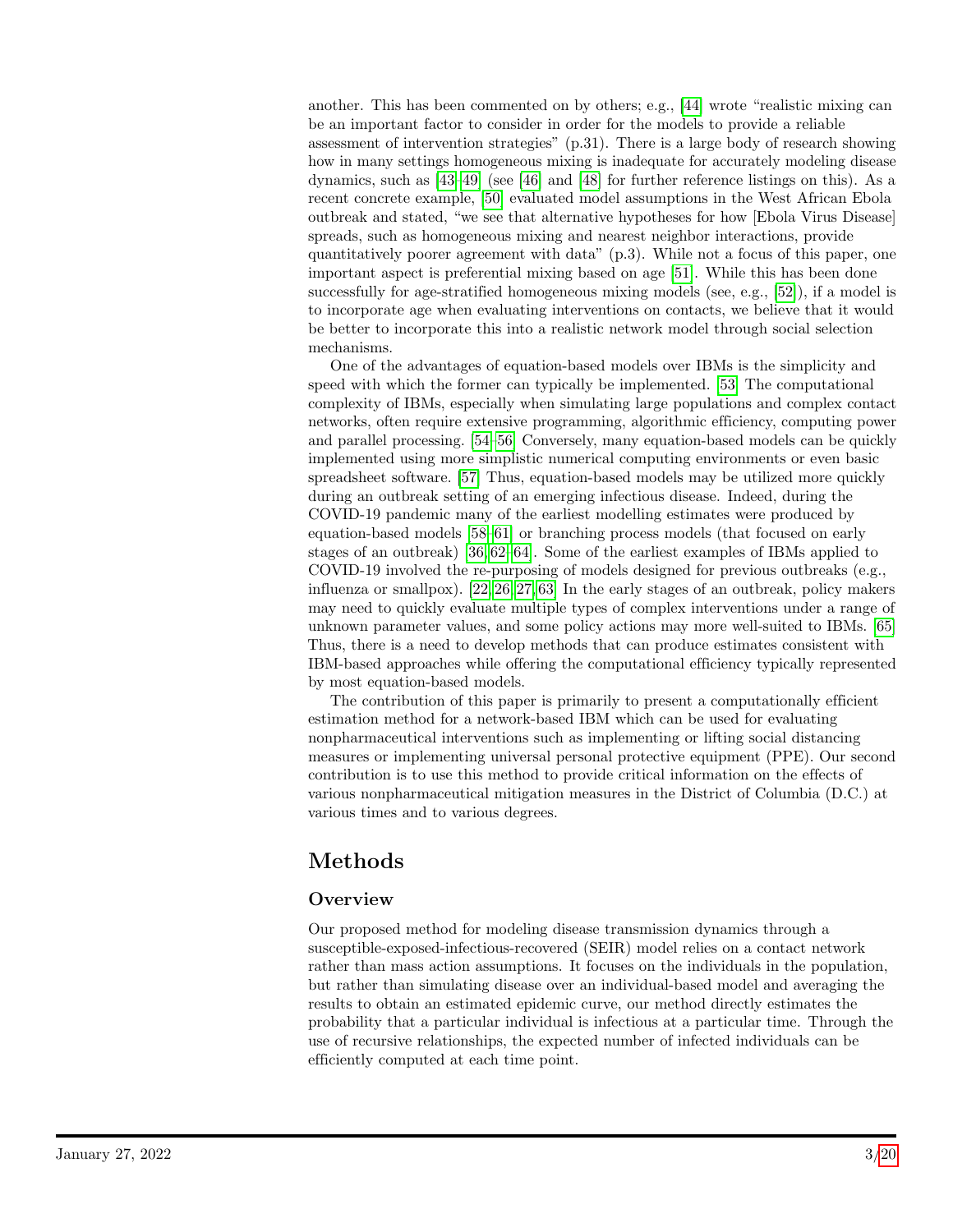The primary benefit of our proposed approach is the ability to obtain the expected epicurve from an SEIR IBM analytically, thereby saving practitioners from having to run thousands of simulations for each possible parameter configuration and counterfactual scenario. Other strengths of the method include the following. First, it relies on a realistic or observed contact network. This is in contrast to assumptions of homogeneous mixing, or that the contact degree distribution is not heavy tailed (e.g., Poisson). This crucially allows us to capture the effects of superspreaders [\[41,](#page-16-4) [42\]](#page-16-5), burstiness of the epidemic (i.e., the tendency for an epidemic to show alternating patterns of slow and rapid growth, as opposed to a steady growth curve) [\[66,](#page-18-3) [67\]](#page-18-4), and other salient features of realistic contact graphs. Second, our approach explicitly captures the way nonpharmaceutical interventions can affect the disease transmission through quarantining/social distancing or reducing the risk that a susceptible-infective contact will lead to a new transmission through, e.g., personal protective equipment (PPE).

Our method is limited in that some disease characteristics are simplified in exchange for more accurate contact patterns and computational efficiency. Specifically, it assumes that everyone who becomes infected experiences a constant latent period and is able to transmit the disease to their set of regular contacts (either directly or through the environment) for the same amount of time. While these quantities can be estimated from the data, it does not reflect the varying lengths of time individuals are susceptible nor the varying lengths of time individuals are infectious before recovering, dying, or being effectively isolated. In addition, it may be that the population is partitioned such that subpopulations have varying levels of infectivity and susceptibility; for example, susceptible individuals of different ages may be more or less easily infected by infectives. While our approach allows (1) contacts patterns to differ between subpopulations and (2) transmission rates to vary over time, we have not accounted for individual level or dyadic level transmission rates.

While our proposed IBM may not be the most realistic model, as IBMs can always be more nuanced, it offers a significant computational benefit. Our proposed approach can be used to compute the expected results from a network-based IBM with large populations using limited computing resources, and our method is easily and quickly deployed (a small R package for implementing this methodology is provided in the supplementary material). This computational efficiency allows a user to quickly explore the effects of public policy changes on social distancing or universal PPE interventions, thereby providing decision makers a timely method of evaluating, for example, when and to what degree social distancing measures should be implemented or relaxed.

## Approach

We begin by presenting the setup and notation we will use. For a population of size  $N$ , let the initial probability that an individual is infected be denoted as  $p_0$ . For  $j = 1, 2, \ldots, N$ , let  $x_{ti} = 1$  if individual j is infective at time  $t, t = 1, 2, \ldots, T$ , and 0 otherwise. The probability that  $x_{tj} = 1$ ,  $\mathbb{E}(x_{tj})$ , is denoted by  $\hat{x}_{tj}$ . The N individuals in the population are connected through a contact graph which is represented by a  $N \times N$ adjacency matrix A such that  $A_{ij} = 1$  if i and j can contact each other and 0 otherwise. The probability that a susceptible individual  $j$  is infected by an infective neighbor on the contact graph at time t is denoted by  $p_t$ . If this event occurs, the susceptible enters a latent period of  $D<sub>E</sub>$  days where they have been exposed but are not yet infectious. This latent period is immediately followed by a period of  $D<sub>I</sub>$  days where the individual is infective, and hence  $\sum_t x_{tj} = D_I \ \forall j$ . Let  $\mathcal{I}_t$  denote the set of infectives at time t, and let  $\mathcal{N}_j$  denote the neighbors of j on the contact graph. At time t, let  $Q_{tj}$  denote the event that susceptible individual  $j$  is self-quarantining, and let this event occur with probability  $q_{tj}$ . Let  $\iota$  denote the daily probability of a susceptible individual importing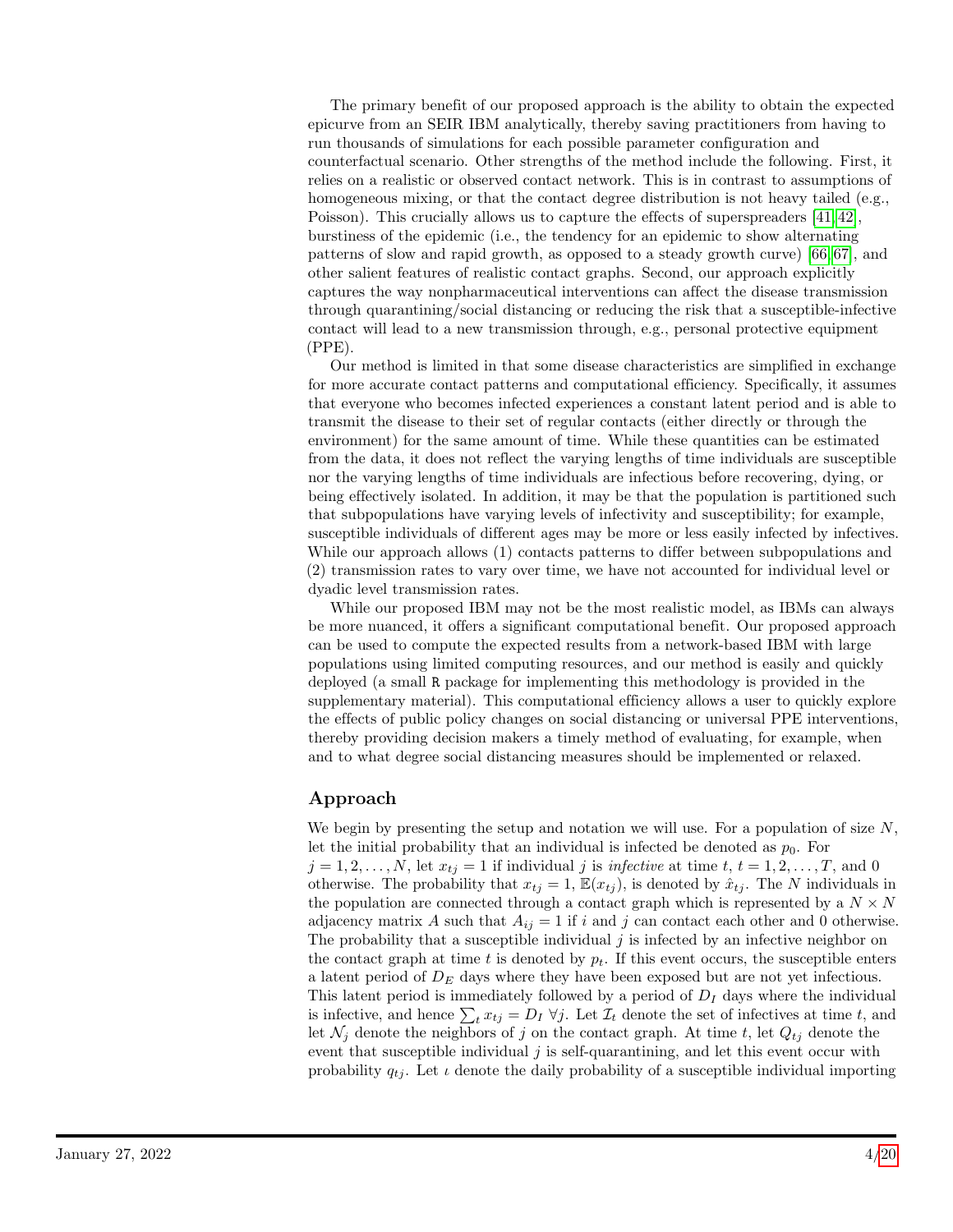the disease from outside the population of interest. Finally, let  $H_{tj}$  denote the event that j is successfully infected at time t (and hence will enter the latent period for  $D_E$ days), where  $H_{0j}$  corresponds to the event that j is the outbreak's initializer/patient zero. We denote the probability that an event, such as  $H_{tj}$ , has occurred by  $\text{Prob}(H_{tj})$ , and the probability that it has not occurred by  $\text{Prob}(H'_{tj})$ , and for conditional probabilities we use | to separate the unknown event (left) from the events which we know to have occurred (right).

The goal of the analysis is to estimate the expected number of new infections each day- or equivalently each day's expected cumulative number of infections- according to the individual-based model described above. To achieve this, we first focus on estimating the probability of being infective for each individual in the population on each day, i.e.,  $\hat{x}_{ti}$ .

For the first few days of the outbreak, the only infective(s) will be the outbreak  $initializer(s)$ . If the latent period is longer than the infectious period then there will be one or more days with zero infectives. If the opposite is true  $(D_E < D_I)$ , then following these first few days there will be a period where the probability an individual is infective equals the probability that they are either the outbreak initializer or were infected within the first  $t - D<sub>E</sub>$  days. After this, the probability that an individual is infective equals the probability that they were not an initializer and were infected within a moving window such that they have passed the latent period but have not yet recovered. To put this concretely in mathematical terms, we have the following. For  $1 \leq t \leq \min(D_E, D_I),$ 

<span id="page-4-0"></span>
$$
\hat{x}_{tj} = p_0. \tag{1}
$$

If  $D_E > D_I$ , then for  $D_I < t \le D_E$ ,

$$
\hat{x}_{tj} = 0,\t\t(2)
$$

else if  $D_E < D_I$ , then for  $D_E < t \leq D_I$ ,

$$
\hat{x}_{tj} = \text{Prob}\left(\bigcup_{s=0}^{t-D_E} H_{sj}\right). \tag{3}
$$

Finally, we have for  $t > \max(D_I, D_E)$ ,

$$
\hat{x}_{tj} = \text{Prob}\left(\left\{\bigcap_{s=0}^{\max(0,t-D_E-D_I)} H'_{sj}\right\} \cap \left\{\bigcup_{s=\max(1,t-D_E-D_i+1)}^{t-D_E} H_{sj}\right\}\right). \tag{4}
$$

If individual  $j$  is still susceptible at time  $t$ , they can become infected by either importing the disease from outside of the study population or by being infected by an infective neighbor on the contact graph. This latter method requires both that  $j$  is not quarantined at time t and that at least one infective neighbor infects  $j$ . Hence by the law of total expectation we have that

$$
\text{Prob}\left(H_{tj} \Big| \bigcap_{s < t} H'_{sj}\right) = \iota + (1 - \iota)(1 - q_{tj})\left(1 - \mathbb{E}(\text{Prob}(\text{no infectives infect } j | Q'_{sj}, x_t)\right)
$$
\n
$$
= \iota + (1 - \iota)(1 - q_{tj})\left(1 - \mathbb{E}\left(\prod_{i \in \mathcal{N}_j \cap \mathcal{I}_t} (1 - p_t)\right)\right)
$$
\n
$$
= \iota + (1 - \iota)(1 - q_{tj})\left(1 - \mathbb{E}\left((1 - p_t)^{x'_t A_{\cdot j}}\right)\right),
$$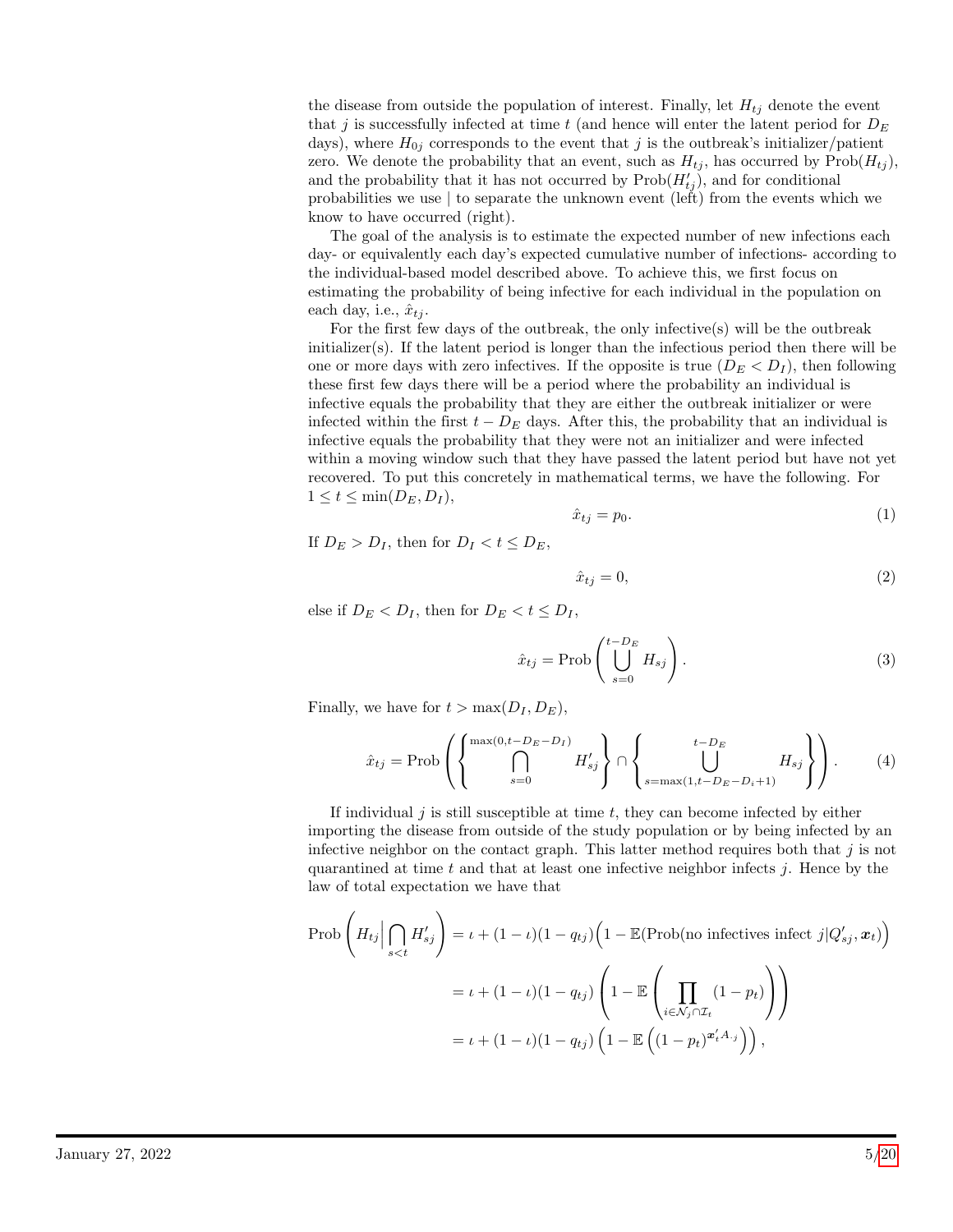where  $\mathbf{x}_t = (x_{t1}, x_{t2}, \dots, x_{tN})'$  and  $A_{\cdot j}$  is the  $j^{th}$  column of the adjacency matrix A. Using a first order Taylor's expansion around  $\hat{x}_t$ , we have

$$
\begin{aligned} &\text{Prob}\left(H_{tj}\Big|\bigcap_{s
$$

or equivalently

<span id="page-5-1"></span><span id="page-5-0"></span>
$$
\text{Prob}\left(H'_{tj} \Big| \bigcap_{s < t} H'_{sj}\right) \approx (1 - \iota) \left(q_t + (1 - q_t)(1 - p_t)^{\hat{\boldsymbol{x}}'_t A_{\cdot j}}\right). \tag{6}
$$

For ease of notation, we let this quantity in [\(6\)](#page-5-0) be notated as  $f_{tj}$ . Combining Eq  $(1)-(6)$  $(1)-(6)$  $(1)-(6)$  yields the following.

$$
1 < t \le \min(D_E, D_I), \quad \hat{x}_{tj} = p_0,
$$
  
\n
$$
\min(D_E, D_I) < t \le \max(D_E, D_I), \quad \hat{x}_{tj} = \begin{cases} 1 - (1 - p_0) \prod_{s=1}^{t-D_E} f_{sj} & \text{if } D_E < D_I \\ 0 & \text{if } D_E > D_I \end{cases}
$$
  
\n
$$
t > \max(D_E, D_I) \quad \hat{x}_{tj} = \alpha_{\max(0, t-D_E - D_I)j} \left( 1 - \prod_{s=\max(1, t-D_E - D_i + 1)}^{t-D_E} f_{sj} \right).
$$
\n(7)

Here  $\alpha_{tj}$  is defined to be the probability that individual j is still susceptible by time t. These quantities can be computed recursively in the following manner. First,  $\alpha_{0j} := \text{Prob}(H'_{0j}) = 1 - p_0$ . Subsequently for  $t > 0$  we have

$$
\alpha_{tj} := \text{Prob}\left(\bigcap_{s=0}^{t} H'_{sj}\right) = \alpha_{(t-1)j} f_{tj}.
$$
\n(8)

These recursions then allow us to compute the quantity of interest, namely the number of infections we expect to have by time t. This is derived from the expected number of susceptible individuals:

$$
\mathbb{E}(\# \text{ infected}) = \text{Pop. size } - \mathbb{E}(\# \text{ susceptible})
$$

$$
= N - \sum_{j=1}^{N} \alpha_{tj}.
$$
(9)

The parameters to be estimated include the length of the disease's latent period  $(D<sub>E</sub>)$ , the number of days an individual is infective  $(D<sub>I</sub>)$ , the probabilities that a contact leads to a transmission event  $(p_t)$ , and the probabilities that an individual is quarantined at time t  $(q_t)$ . The initial probability  $p_0$  may also need to be estimated, but in many cases this will be a known (small) number, such as  $1/N$  for a single initializer. Given a contact graph, prior to social distancing and any intervention which may affect transmission probabilities the quantities  $p_t$  may be related to the more intuitive reproduction number, or  $R_0$ , defined to be the expected number of new infections generated by a given infective. This can be computed as

 $R_0 = (\text{\# days infectious}) \times \text{\# (} \text{\# contacts per day}) \times \text{Prob(S-I contact leads to new transmission})$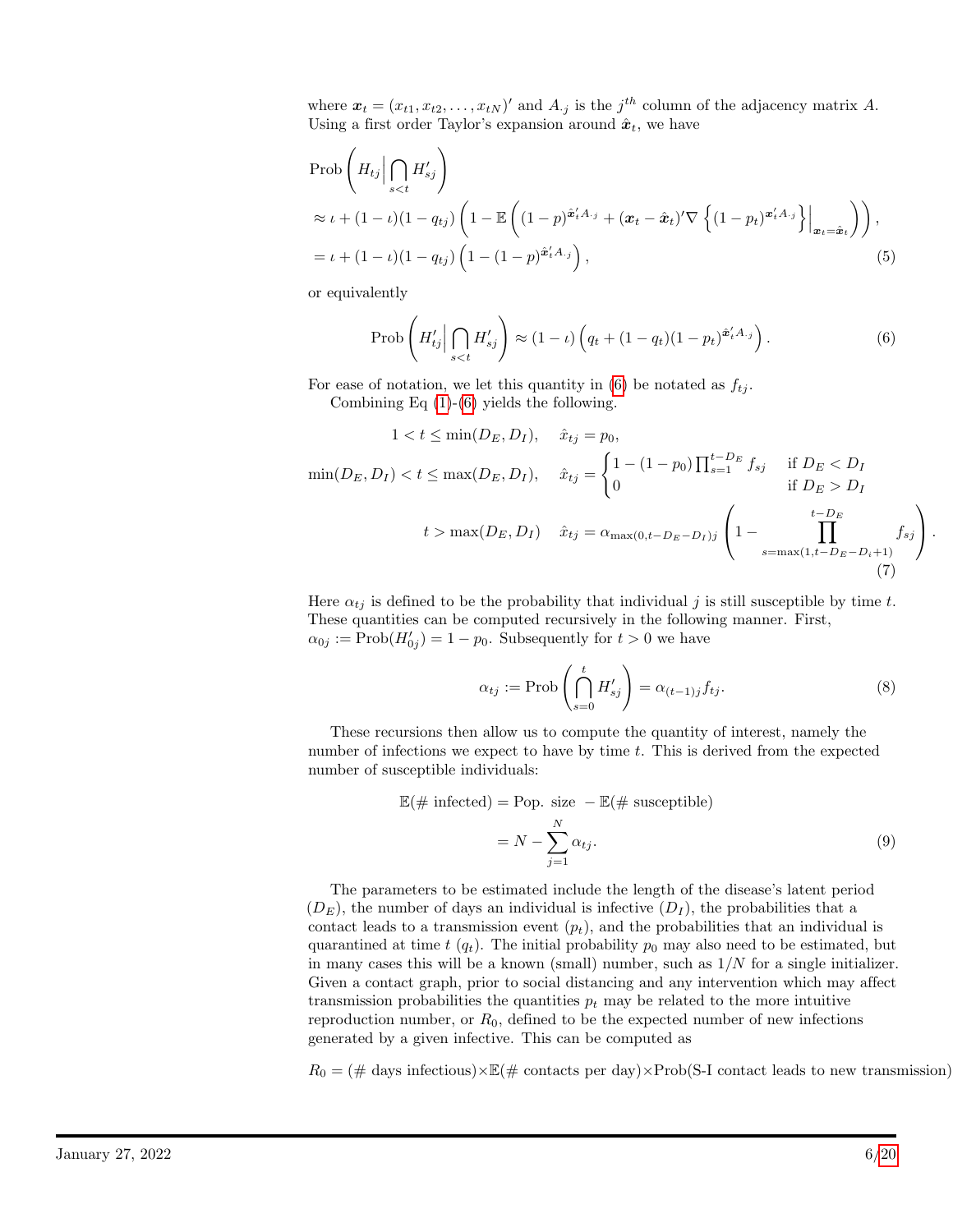and hence

$$
p_t = \frac{R_0}{D_I \bar{d}},\tag{10}
$$

where  $\bar{d}$  is the average degree in the contact graph  $A$ , i.e., the average number of neighbors in A. Estimation can be performed via ordinary least squares (OLS), i.e., minimizing the sum of squared differences between the observed and the expected number of daily cases.

# COVID-19 in District of Columbia

#### Case Data

We used publicly available data collected by The COVID Tracking Project [\[68\]](#page-18-5) for Washington D.C.. This data source provides the daily number of lab confirmed cases which we used to train our IBM. We used data from the first case at the beginning of March until the end of May when protests over the killing of George Floyd led to a large number of unexpected potential transmission events.

To obtain estimates of the number of infections, we used results from a study involving a random sample of individuals to test in Indiana [\[69\]](#page-18-6) which estimated the infection fatality rate (IFR) to be 0.58%. We then used a 30-day rolling window to compute the reporting rate for each day; deaths were shifted by 16 days, as this was the average time between symptom onset and death [\[70\]](#page-18-7). That is, for day  $t$ , we looked at the reporting rate  $RR_t$ 

$$
RR_t = \frac{\sum_{s=t-29}^{t} \# \text{ reported cases on day } s}{\left(\sum_{s=t-13}^{t+16} \# \text{ reported deaths on day } s\right) / IFR}
$$

These daily reporting rates were then used to rescale the number of reported cases to obtain an estimate of the daily number of infections.

#### Contact graph

We based our contact graph on a study of inter-personal daily contacts in Hong Kong. [\[71\]](#page-18-8) In this study, 1,450 individuals were recruited from 857 households, where a contact was defined to be a social encounter which included a "face-to-face conversation or touch (such as handshake, a kiss, games and sports or similar events involving body touch)" [\[71\]](#page-18-8). As was consistent with other studies, they found the distribution of contacts to be heavy tailed, which has profound effects in the context of infectious disease as this indicates potential super-spreaders. Overall, individuals had on average 12.5 contacts per day. This matches closely with an ecological momentary assessment study of individuals in upstate New York which found the average number of daily contacts to be 12 [\[72\]](#page-18-9). We then constructed a network of 705,749 nodes by randomly assigning each node a number of stubs drawn from a negative binomial distribution with mean 12.5 and dispersion parameter 1.3. Each stub was randomly connected to another node's stub, and in this way we preserved the desired degree distribution.

## Mobility data

We estimated individual response to quarantine policy measures and the corresponding mobility patterns using Google Community Mobility Reports [\[73\]](#page-18-10). The authors complied with the terms and conditions of <https://www.google.com/covid19/mobility/>. Google Community Mobility Reports use geolocated mobile phone data to assess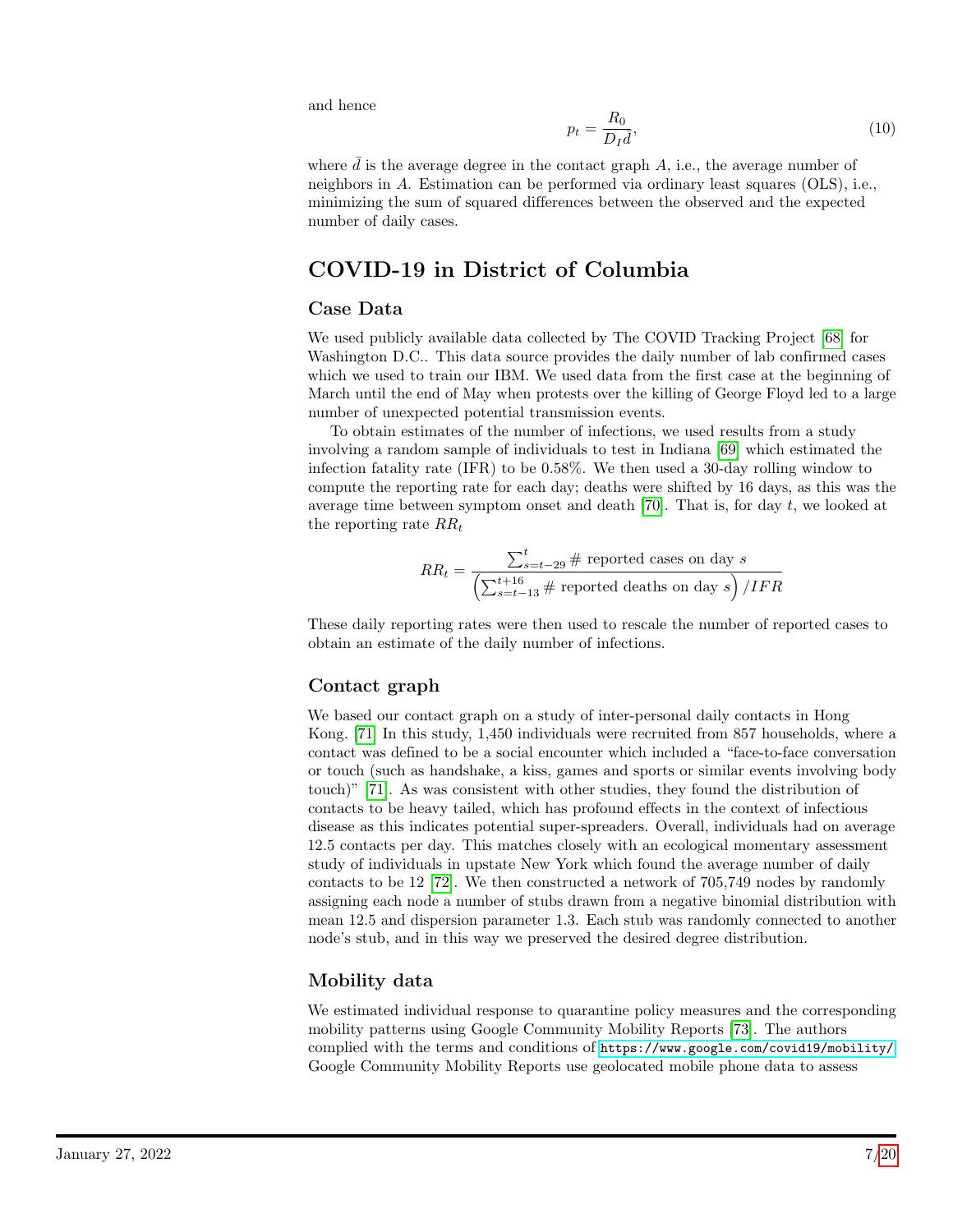<span id="page-7-0"></span>

Fig 1. Estimated quarantining levels.

Estimated levels of quarantining based on the Google Community Mobility Reports. The values in these reports have been scaled by a quantity estimated by training our IBM. The vertical line corresponds to the Declaration of Emergency issued by the mayor of D.C.

various populations' movement patterns. This was measured by first capturing a baseline rate of movement and then evaluating deviations from this baseline rate. These baseline measurements were taken from the period 3 January, 2020 - 6, February, 2020, and were broken down by day of the week and by category (workplace, retail and recreation, etc.). We chose to focus on the category of retail and recreation, as this seemed to best reflect voluntary movement patterns. We used ordinary least squares (OLS) to find a parameter by which we could multiply the deviations given in the Google Community Mobility Reports in order to obtain a daily estimate of the probability an individual would self-quarantine.

## Scenarios

On March 11, 2020 the mayor of D.C. issued a State of Emergency declaration [\[74\]](#page-18-11). From the mobility data it is clear that this prompted a sudden shift towards self-isolation (see Figure [1\)](#page-7-0). In addition, a face mask mandate was issued on April 15 [\[74\]](#page-18-11). We trained our model using OLS on the daily number of infections, estimating the effect of the lockdown as well as the effect of the face mask mandate; the latter of these was estimated as a rescaling of the transmission parameter.

We then computed the expected number of daily infections were the declaration of emergency to have occurred one week earlier and one week later than March 11; this was done by shifting the mobility data either backward or forward a week. We also considered the scenario where there was no declaration of emergency. We then evaluated the effect of replacing the lockdown via the declaration of emergency with a face mask mandate for the dates March 4, 11, and 18. We additionally evaluated the effect of supplementing the lockdown with a face mask mandate, again for the same three dates. Since the dates under consideration were so early in the course of the epidemic, we assumed that it would take some time before the same level of mask-wearing compliance as seen on April 15 would be observed. We therefore allowed the transmission rate to change smoothly from pre-mandate to post-mandate levels through a Gaussian kernel such that after ten days the transmission rate was 90% through the transition towards its final value.

We further estimated the effects of reimplementing social distancing for only a strategic portion of the population. This was determined by implementing social distancing for those individuals with the highest number of contacts (e.g., healthcare professionals rotating between long term care facilities) while maintaining no social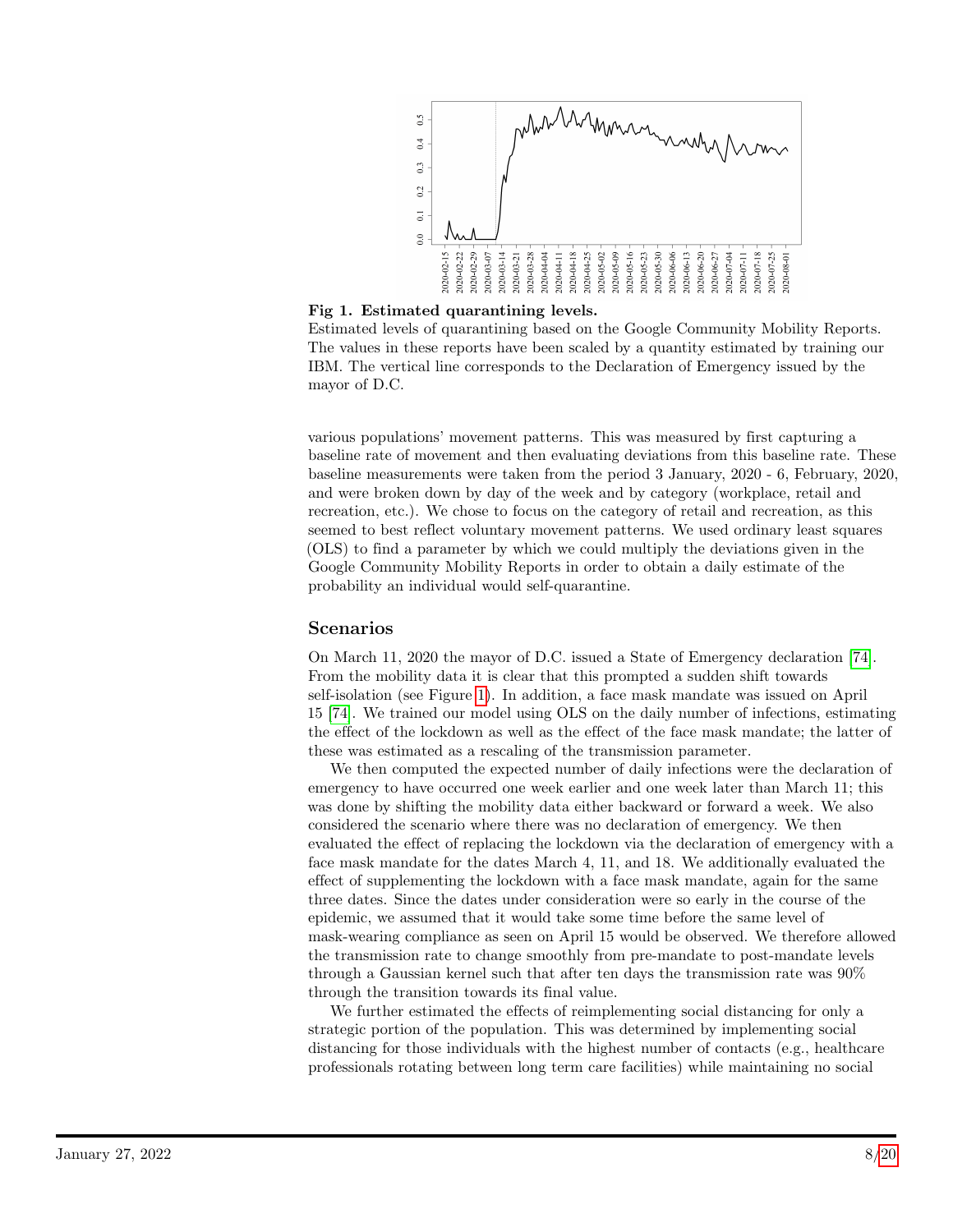distancing measures for the remainder of the population. We evaluated the effects of a declaration of emergency on March 11 affecting only the top 10% as measured by number of contacts and for the top 50% both with and without an accompanying face mask mandate. In both cases, those designated to self-quarantine did so at the rate observed from the mobility data (see Figure [1\)](#page-7-0), while those not designated did not quarantine.

Lastly, we estimated the effect of delaying the lockdown induced by the declaration of emergency by 1, 2, and 3 weeks while implementing a mask mandate. For all lockdown delays, this mask mandate was implemented on March 11 (the day of the observed declaration of emergency), and as before we allowed a gradual rollout of the mask mandate.

## Results

By May 28, 2020, there were 453 deaths recorded in D.C. due to COVID-19 infections and 8,492 lab confirmed cases. Figure [2](#page-9-0) shows the observed daily and cumulative case counts data alongside the estimated expected number of confirmed cases.

We estimated an initial  $R_0$  of 1.54, an exposed period of 3 days, an infectious period of 6 days, and a daily probability of an individual importing COVID-19 from outside of the population of  $8.6 \times 10^{-5}$ . The estimated effect of the face mask mandate was a reduction in transmissibility  $(p_t)$  of 23%.

Figure [3](#page-10-0) shows the main results for projecting under various mitigation measures through the date of the face mask mandate. Each of the three subfigures corresponds to a given date of implementing the nonpharmaceutical interventions, March 11, March 4, and March 18, representing the actual date of intervention, the preceding week, and one extra week delay respectively. In each figure for comparison is the expected number of daily infections with no intervention (solid). Also given are curves representing the effects of a declaration of emergency (i.e., lockdown), a mask mandate, and both.

Figure [4](#page-11-0) shows the results for contexts when only a subpopulation is expected to quarantine. Quarantine rates, i.e., the daily probability that an individual will quarantine, are constant regardless of who is practicing quarantining. Results are shown for the contexts where all are quarantining, and where the top 50% and 10% of the population in terms of number of contacts are practicing quarantining. These strategies are also shown when augmented by a universal mask mandate applied to the entire population.

Figure [5](#page-11-1) shows the results when the lockdown is delayed by 1, 2, or 3 weeks. As a frame of reference, the curve which corresponds to the actual policies enacted (lockdown beginning on March 11 and no mask mandate). Excepting this reference curve, all projections correspond to a mask mandate enacted on March 11 with a gradual rollout. Quarantining begins on later dates which are marked by the vertical line segments of matching line type.

# Discussion

In an ongoing outbreak, data streams are being continually updated, and estimates of the disease trajectory are highly dynamic. Data and estimates quickly become outdated, and hence it is necessary to be able to provide accurate forecasts and projections of intervention effects rapidly. In other contexts, researchers do not have access to a powerful computing cluster that allows one to perform the massive simulations required for an IBM. Our approach provides an analytically tractable solution to compute the expected epidemic curve and is thus inherently fast and computationally inexpensive compared to simulation-based inference.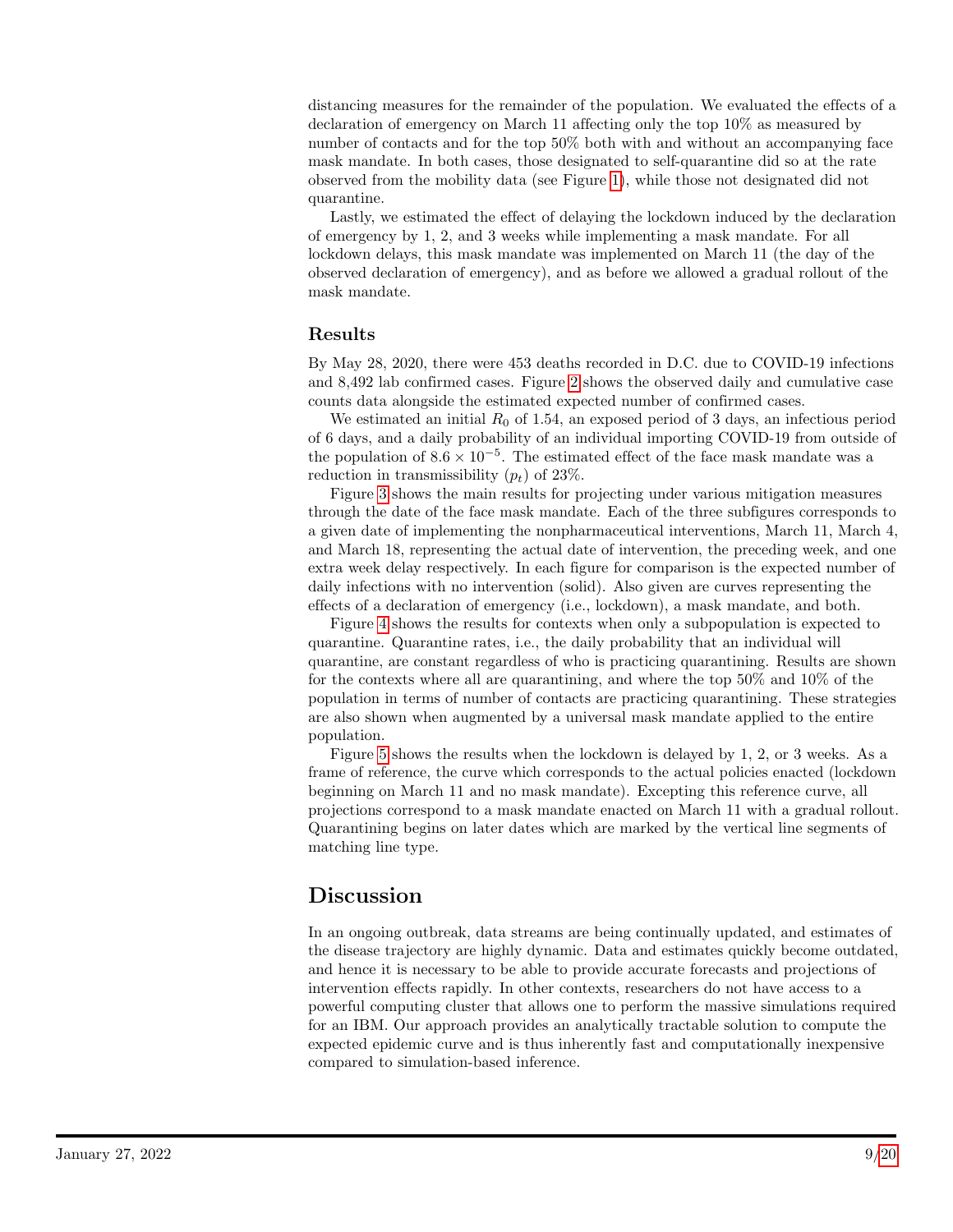<span id="page-9-0"></span>

Fig 2. Estimated and observed number of daily infections. Fitting the individual-based model (black solid) to the (a) daily and (b) cumulative number of confirmed infections (gray solid).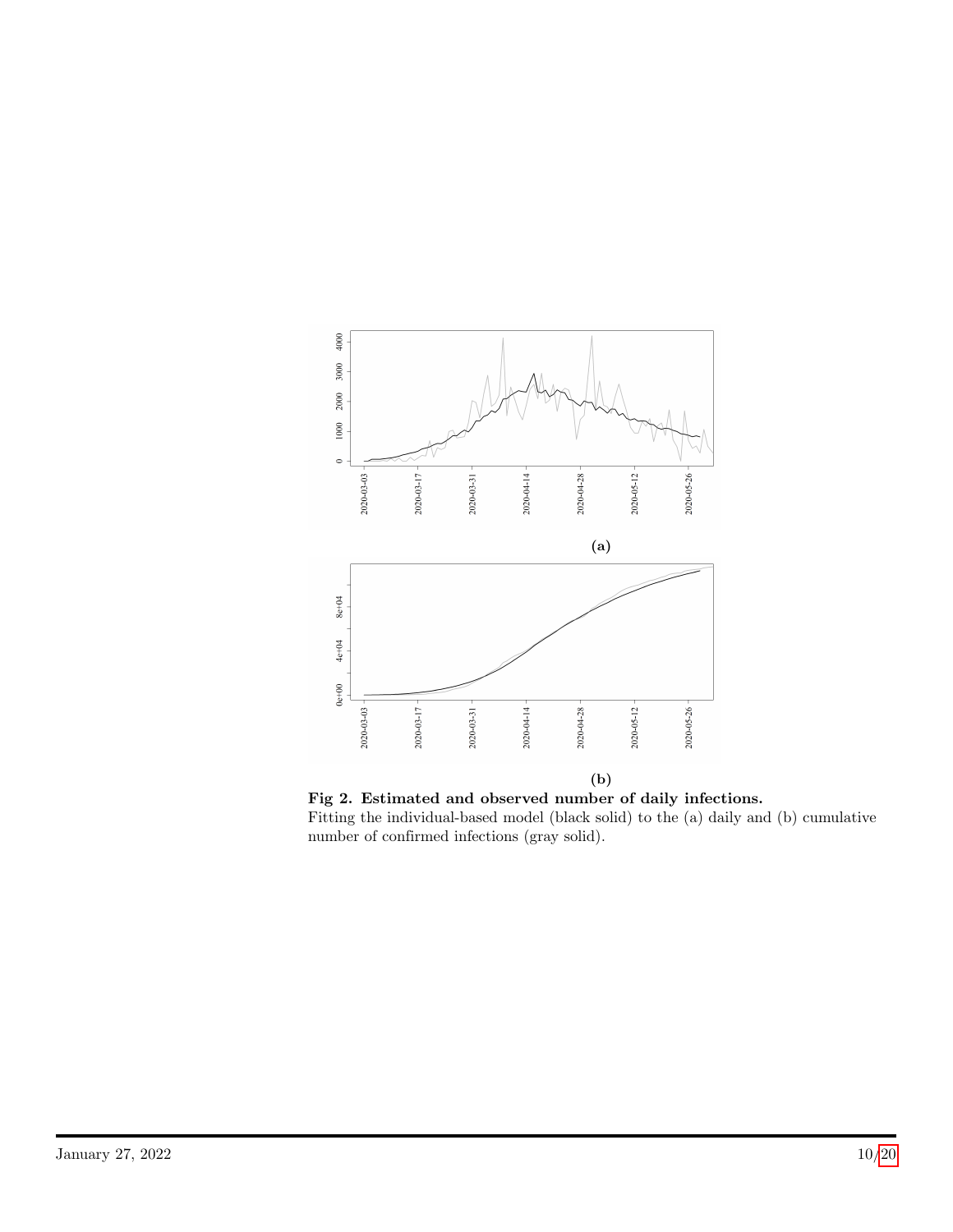<span id="page-10-0"></span>

(c) Interventions implemented on March 18,2020

Fig 3. Projections for nonpharmaceutical interventions. Washington, D.C., COVID-19 projections for various mitigation strategies starting on, one week prior to, and one week after March 11, 2020. Quarantining is based on the changes in mobility due to the mayoral Declaration of Emergency. The face mask mandate matches the effects seen from the mayoral face mask mandate given on May 15, 2020 except with a one-week gradual rollout.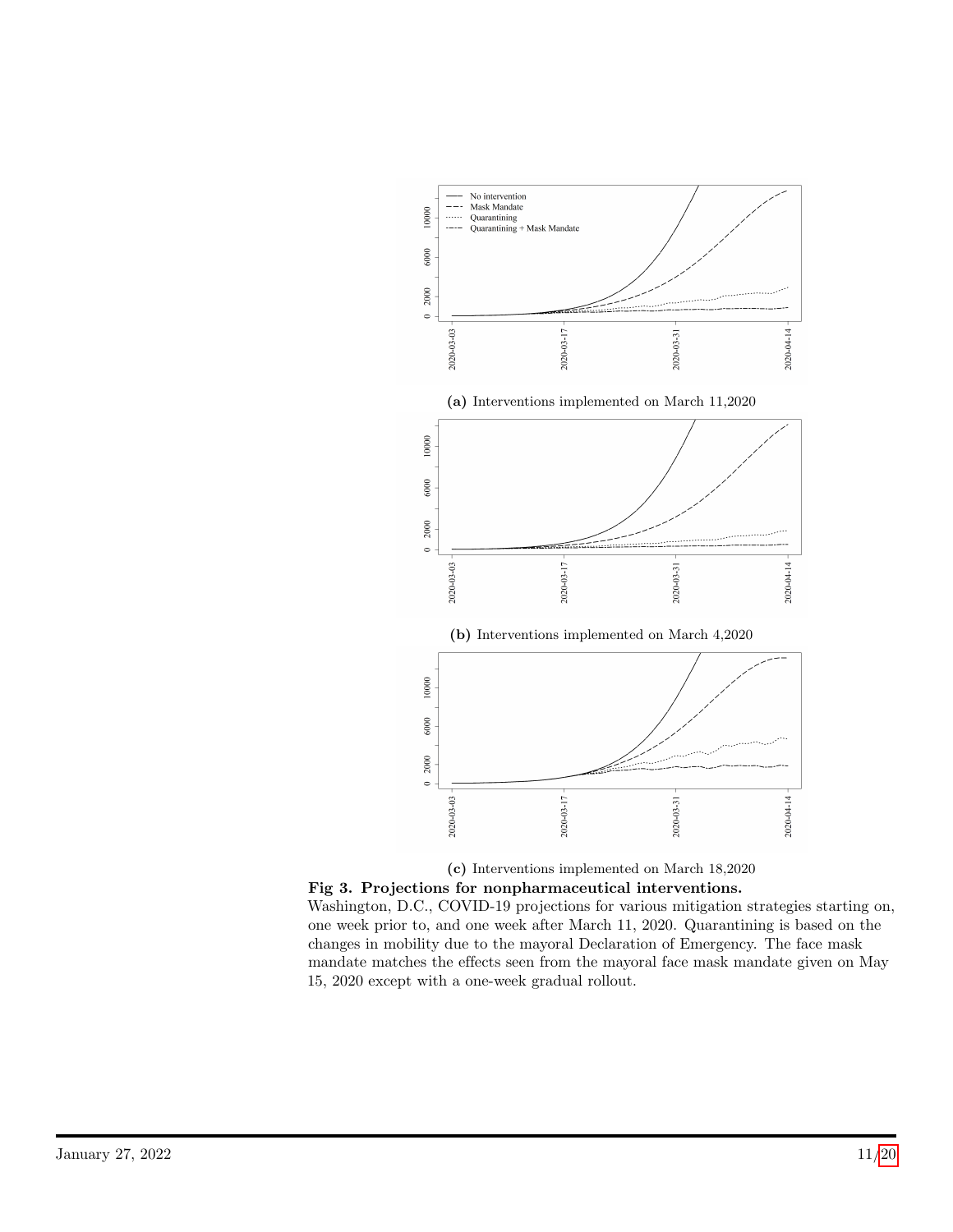<span id="page-11-0"></span>

Fig 4. Projections for nonpharmaceutical interventions on subsets of the population.

Washington, D.C., COVID-19 projections for implementing quarantining for the top 10% and 50% individuals with respect to number of contacts. Also shown are results for implementing quarantining for everyone. Quarantining rates are the same observed levels regardless of the subpopulation practicing quarantining. The mask mandate applies to all individuals.

<span id="page-11-1"></span>

Fig 5. Projections for nonpharmaceutical interventions for a delayed lockdown.

Washington, D.C., COVID-19 projections for implementing the observed level of quarantining when quarantining is delayed by 1, 2, or 3 weeks. This strategy is in conjunction with a mask mandate which begins on March 11 for all counterfactual scenarios. As a frame of reference, shown in gray is the result from a lockdown beginning on March 11 without a mask mandate, which corresponds to the actual policies enacted.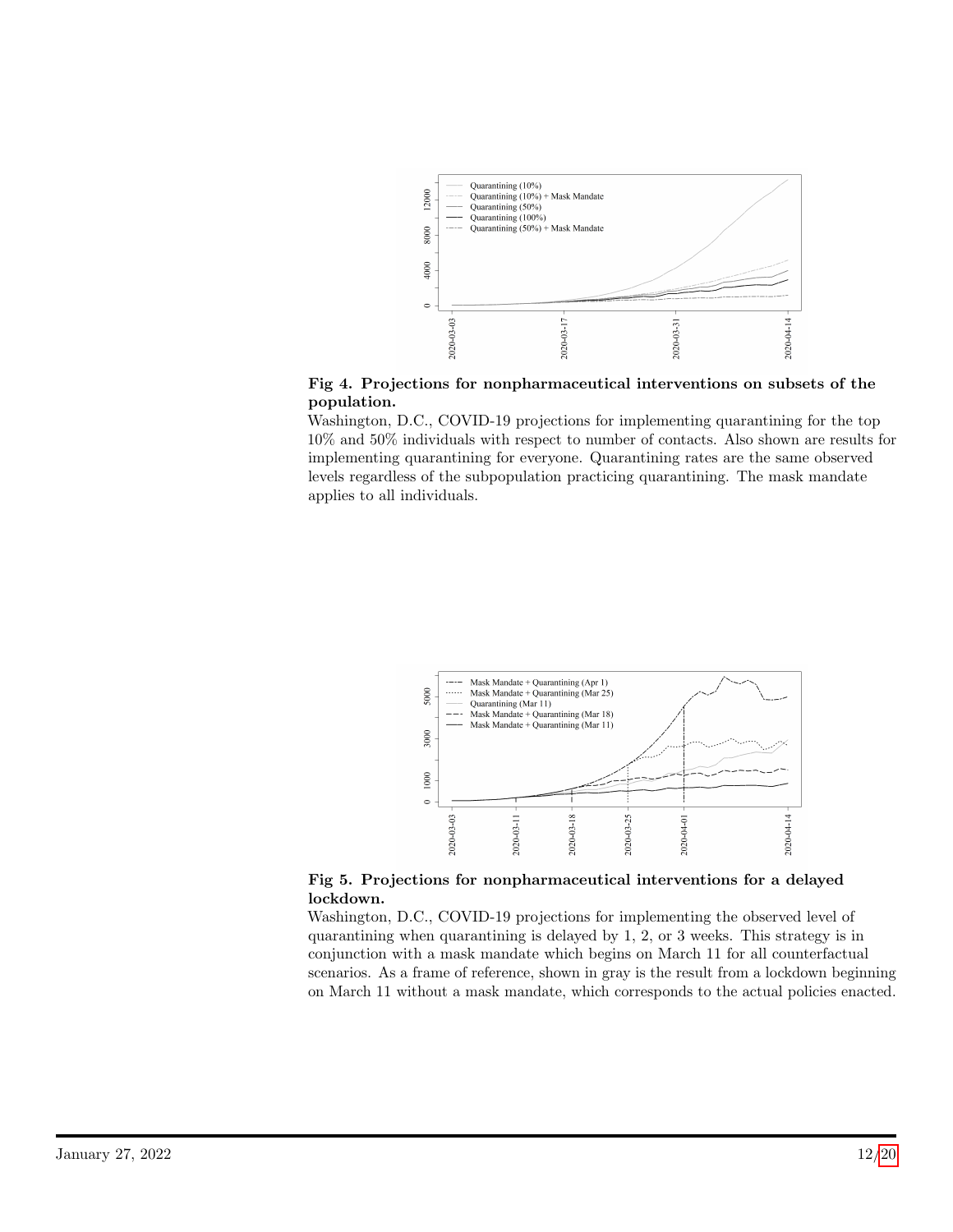Our approach is limited in that in order to obtain credible or prediction intervals, simulation would still be required. However, our work was motivated by the need to evaluate and compare a high volume of scenarios of implementing or ceasing nonpharmaceutical interventions, and our approach provides a fast and computationally inexpensive way to do this compared to simulation-based inference.

While we have focused on static networks, it would be a trivial extension of our work to account for time-varying networks. Equation [\(6\)](#page-5-0) can be changed to reflect this by replacing A with some time-specific adjacency matrix  $A<sup>(t)</sup>$ , and all other formulas still hold. One important application of this would be to address the fact that some distancing measures affect age strata differently such as school or workplace closures. By replacing the static network by a time-varying one, school closures, for example, could be reflected by having at a certain time t the networks  $\{A^{(s)}\}_{s\geq t}$  break contacts between most school-age children. In addition, a vaccination pharmaceutical intervention applied at time t could be addressed by breaking all contacts involving vaccinated individuals in the networks  $\{A^{(s)}\}_{s\geq t}$ . As mentioned previously, our proposed approach cannot handle individual- or dyad-level varying transmission rates, and hence we cannot account for nonpharmaceutical or pharmaceutical interventions that act differentially in this way.

There are several key takeaways from our analysis of COVID-19 in D.C. First, an early lockdown augmented with a face mask mandate has a powerful effect on the expected epidemic trajectory. Adjusting for reporting rate, we estimate that there was a total of 44,590 infections by April 15. Implementing a mask mandate alongside the lockdown on March 11, we estimate we would have expected to have seen a total of 20,616 infections. Had these two interventions been implemented a week earlier we estimate we would have seen a total of 11,703 infections. However, a second takeaway is that this effect is greatly diminished if delayed. Delaying these two interventions by one week would have led to a total of 47,564. Hence an early response was critical to mitigating the extent of COVID-19 spread.

Third, a mask mandate alone would probably not be sufficient. Our results show that there would have been a dramatic increase in infections had a face mask mandate been put in place in lieu of a lockdown. This conclusion comes with a strong caveat, however. Because individuals were wearing masks prior to the mask mandate, it is almost certain that we are underestimating the effect of a mask mandate. That is, the effects of universal mask wearing is underestimated due to the fact that this effect was already partially in place due to voluntary mask wearing, and so the effect of a mask mandate we have estimated is in fact the effect of mandating masks on those who would not voluntarily wear one.

Fourth, if careful consideration were to allow the strategic selection of individuals to quarantine, we could have seen almost the same level of reduction in infections by only implementing the lockdown for the top 50% of individuals as ordered by number of contacts. This result could have important economic impacts, in that only half the population would need to quarantine. We reiterate that this does not mean that half the population is always quarantined, but rather this half of the population is quarantining at the same rate as what we observed from the data for the overall population (see Figure [1\)](#page-7-0). This strategic selection has a limit. Our results demonstrate that only quarantining the top 10% of individuals would lead to a much worse epidemic trajectory. However, if this strategic 50% quarantining strategy were paired with a mask mandate, we would have expected to see only 25,020 infections, just 56% of the expected number of infections when quarantining all individuals without a mask mandate.

Fifth, by implementing a face mask mandate we can achieve similar or better results when delaying the lockdown by one to two weeks compared to an earlier lockdown without the mask mandate. Given the heavy economic cost of the lockdown [\[75\]](#page-18-12), this result has potentially strong consequences. Moreover, there is growing evidence of the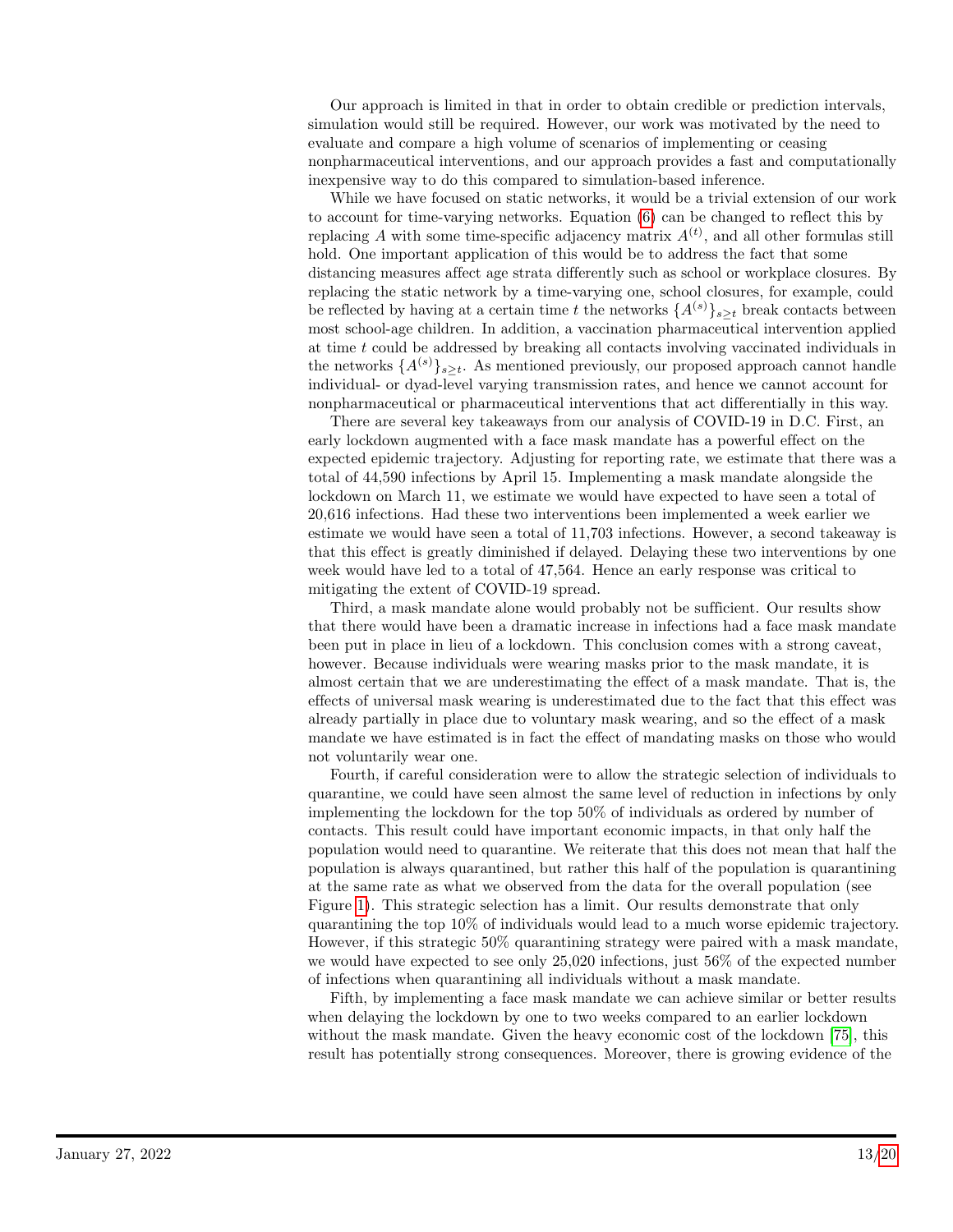clinical and public health related harms that may be attributable to prolonged lockdowns and societal quarantine; examples include delayed medical care [\[76,](#page-18-13)77], vaccination [\[78\]](#page-19-1), cancer screening [\[79\]](#page-19-2), increased mental health problems [\[80\]](#page-19-3) and food insecurity [\[81,](#page-19-4) [82\]](#page-19-5). Thus, there are potentially many other indirect benefits to mask mandates that we do not account for in our model.

One important point is the sensitivity of our results to two factors. First, we made all inference based on a single network generated as described above. We checked and confirmed that there was negligible variation in our results based on using other networks generated according to the same mechanism. Second, we checked how the accuracy of our results fared due to the approximation used in [\(5\)](#page-5-1). To do this, we compared the mean epicurve using our proposed method shown in Figure [2a](#page-9-0) to a Monte Carlo estimate obtained by simulation. We also compared the estimated curves in Figure [3a](#page-10-0) to Monte Carlo estimates. There was an apparent problem of scale during the peak of the epidemic, but the shape and conclusions drawn from the curves were the same for those from our proposed approach and the Monte Carlo estimates. See the Supplementary Material for these and other sensitivity/accuracy results.

Another important limitation that is worth noting with any study involving the effects of public health policy is the indirect link between behavior changes and policy. It is often impossible to fully disentangle the endogeneity of behavior changes, the size of the epidemic, and the timing public policy, when the counterfactual cannot be observed. It is likely that mask wearing, social distancing and self quarantine are also driven by personal precautions and would increase in absence of public policy mandates. Indeed, there is evidence that many behavior changes that resulted in social distancing preceded policy changes [\[83\]](#page-19-6). Thus, our results should be interpreted based on the assumed connection to behavior (e.g., the baseline, no intervention, case may not reflect actual behavior in absence of any policy).

# References

- <span id="page-13-0"></span>1. Zhu N, Zhang D, Wang W, Li X, Yang B, Song J, et al. A novel coronavirus from patients with pneumonia in China, 2019. New England Journal of Medicine. 2020;382(8):727–733.
- <span id="page-13-1"></span>2. Chen N, Zhou M, Dong X, Qu J, Gong F, Han Y, et al. Epidemiological and clinical characteristics of 99 cases of 2019 novel coronavirus pneumonia in Wuhan, China: a descriptive study. The Lancet. 2020;395(10223):507 – 513.
- 3. Wang D, Hu B, Hu C, Zhu F, Liu X, Zhang J, et al. Clinical characteristics of 138 hospitalized patients with 2019 novel coronavirus infected pneumonia in Wuhan, China. JAMA. 2020;323(11):1061–1069.
- <span id="page-13-2"></span>4. Richardson S, Hirsch JS, Narasimhan M, Crawford JM, McGinn T, Davidson KW, et al. Presenting characteristics, comorbidities, and outcomes among 5700 patients hospitalized with COVID-19 in the New York City area. JAMA. 2020;doi:10.1001/jama.2020.6775.
- <span id="page-13-3"></span>5. Dong E, Du H, Gardner L. An interactive web-based dashboard to track COVID-19 in real time. The Lancet Infectious Diseases.  $2020:20(5):533 - 534$ . doi:https://doi.org/10.1016/S1473-3099(20)30120-1.
- <span id="page-13-4"></span>6. Murray CJ. Forecasting the impact of the first wave of the COVID-19 pandemic on hospital demand and deaths for the USA and European Economic Area countries. medRxiv. 2020;doi:10.1101/2020.04.21.20074732.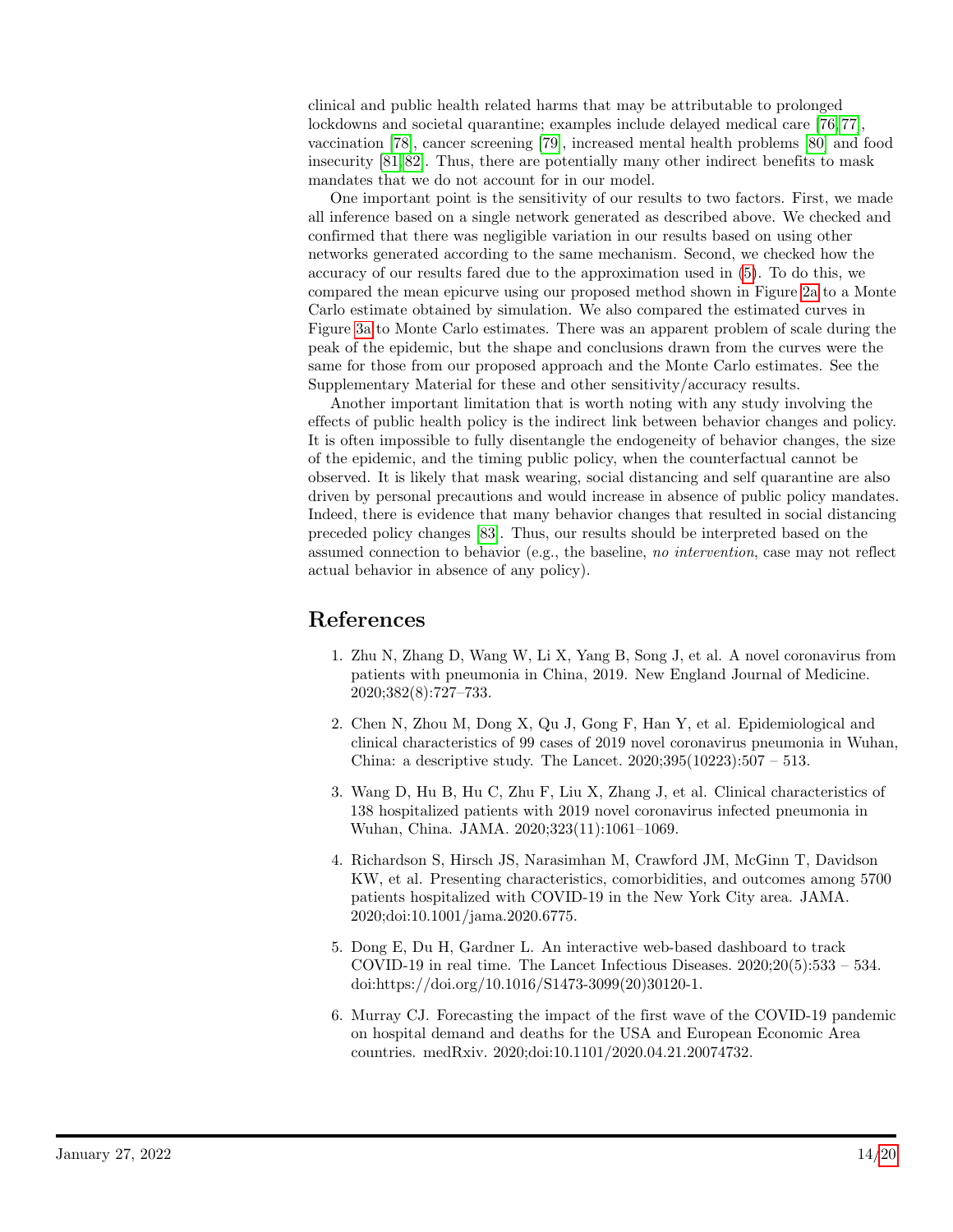- <span id="page-14-2"></span>7. Anastassopoulou C, Russo L, Tsakris A, Siettos C. Data-based analysis, modelling and forecasting of the COVID-19 outbreak. PLOS ONE. 2020;15(3):1–21. doi:10.1371/journal.pone.0230405.
- <span id="page-14-5"></span>8. Neher R, Aksamentov I, Noll N, Albert H, Dyrdak R. COVID-19 Scenarios; Accessed 27 April, 2020.
- <span id="page-14-6"></span>9. Weissman GE, Crane-Droesch A, Chivers C, Luong T, Hanish A, Levy MZ, et al. Locally Informed Simulation to Predict Hospital Capacity Needs During the COVID-19 Pandemic. Annals of Internal Medicine. 2020;doi:10.7326/M20-1260.
- 10. Sen Pei JS. Initial simulation of SARS-CoV2 spread and intervention effects in the continental US. medRxiv. 2020;doi:10.1101/2020.03.21.20040303.
- 11. Branas CC, Rundle A, Pei S, Yang W, Carr BG, Sims S, et al. Flattening the curve before it flattens us: hospital critical care capacity limits and mortality from novel coronavirus (SARS-CoV2) cases in US counties. medRxiv. 2020;doi:10.1101/2020.04.01.20049759.
- 12. Imperial College London: Short-term forecasts of COVID-19 deaths in multiple countries;. <https://mrc-ide.github.io/covid19-short-term-forecasts/index.html>.
- 13. Los Alamos National Laboratory: COVID-19 Confirmed and Forecasted Case Data;. <https://covid-19.bsvgateway.org>.
- 14. Woody S, Garcia Tec M, Dahan M, Gaither K, Lachmann M, Fox S, et al. Projections for first-wave COVID-19 deaths across the US using social-distancing measures derived from mobile phones. medRxiv. 2020;doi:10.1101/2020.04.16.20068163.
- <span id="page-14-0"></span>15. COVID Analytics: DELPHI Epidemiological Case Predictions;. <https://www.covidanalytics.io/projections>.
- <span id="page-14-1"></span>16. Kim Reynolds. Iowa Gov. Kim Reynolds Press Conference — April 1, 2020, 2:30 p.m.; 2020. URL: <https://www.youtube.com/watch?v=LVyCHyTjNOU>.
- <span id="page-14-3"></span>17. Li R, Pei S, Chen B, Song Y, Zhang T, Yang W, et al. Substantial undocumented infection facilitates the rapid dissemination of novel coronavirus (SARS-CoV-2). Science. 2020;368(6490):489–493. doi:10.1126/science.abb3221.
- <span id="page-14-4"></span>18. Kucharski AJ, Russell TW, Diamond C, Liu Y, Edmunds J, Funk S, et al. Early dynamics of transmission and control of COVID-19: a mathematical modelling study. The Lancet Infectious Diseases.  $2020;20(5):553 - 558$ . doi:https://doi.org/10.1016/S1473-3099(20)30144-4.
- <span id="page-14-7"></span>19. Song PX, Wang L, Zhou Y, He J, Zhu B, Wang F, et al. An epidemiological forecast model and software assessing interventions on COVID-19 epidemic in China. medRxiv. 2020;doi:10.1101/2020.02.29.20029421.
- <span id="page-14-8"></span>20. Moghadas SM, Shoukat A, Fitzpatrick MC, Wells CR, Sah P, Pandey A, et al. Projecting hospital utilization during the COVID-19 outbreaks in the United States. Proceedings of the National Academy of Sciences. 2020;117(16):9122–9126. doi:10.1073/pnas.2004064117.
- <span id="page-14-9"></span>21. Shoukat A, Wells CR, Langley JM, Singer BH, Galvani AP, Moghadas SM. Projecting demand for critical care beds during COVID-19 outbreaks in Canada. Canadian Medical Association Journal. 2020;.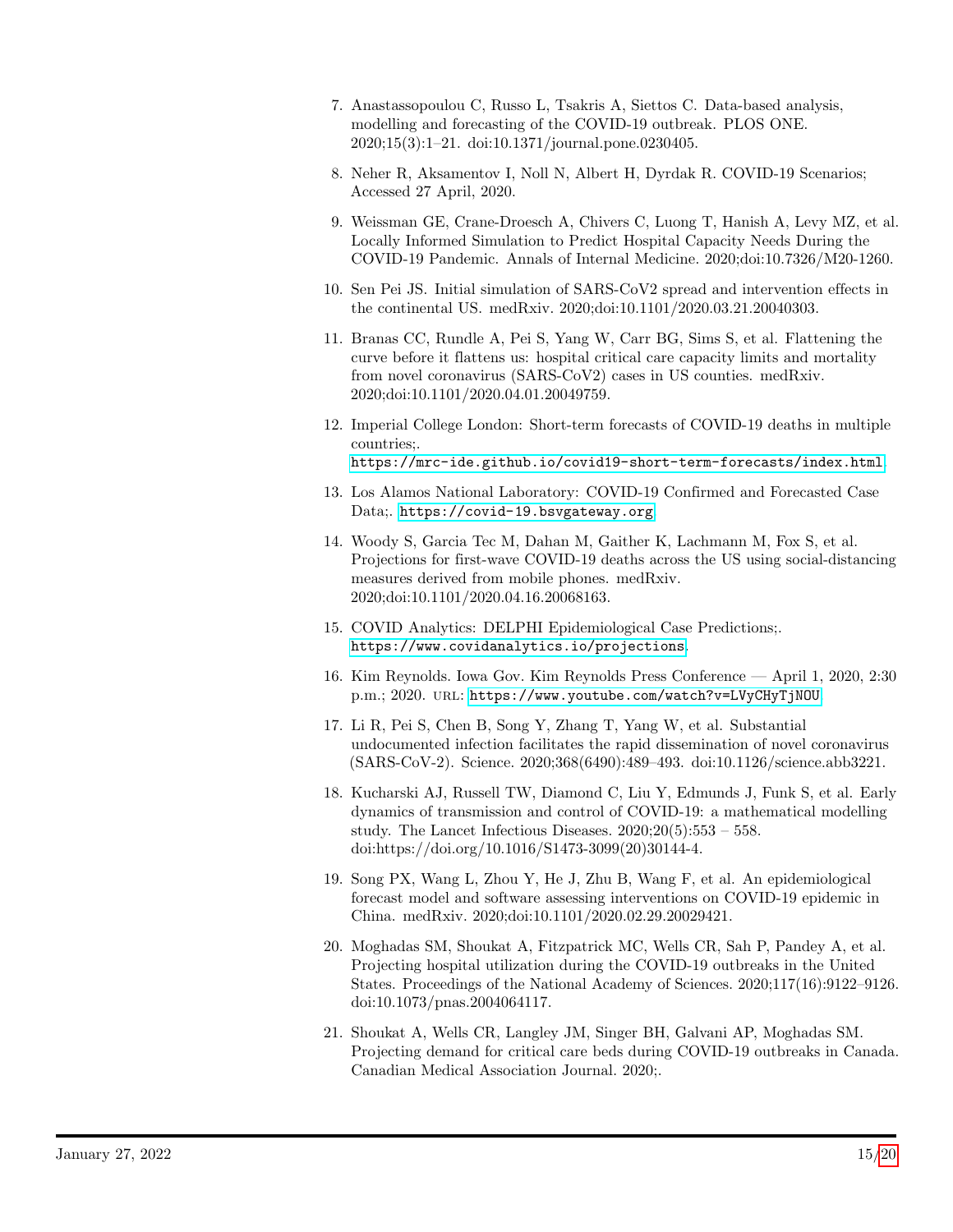- <span id="page-15-0"></span>22. Ferguson N, Laydon D, Nedjati Gilani G, Imai N, Ainslie K, Baguelin M, et al. Report 9: Impact of non-pharmaceutical interventions (NPIs) to reduce COVID19 mortality and healthcare demand. 2020;.
- 23. Abueg M, Hinch R, Wu N, Liu L, Probert WJM, Wu A, et al. Modeling the combined effect of digital exposure notification and non-pharmaceutical interventions on the COVID-19 epidemic in Washington state. medRxiv. 2020;doi:10.1101/2020.08.29.20184135.
- <span id="page-15-6"></span>24. Aleta A, Martin-Corral D, Pastore y Piontti A, Ajelli M, Litvinova M, Chinazzi M, et al. Modeling the impact of social distancing, testing, contact tracing and household quarantine on second-wave scenarios of the COVID-19 epidemic. medRxiv. 2020;doi:10.1101/2020.05.06.20092841.
- 25. Braun B, Tarakta¸s B, Beckage B, Molofsky J. Simulating phase transitions and control measures for network epidemics caused by infections with presymptomatic, asymptomatic, and symptomatic stages. PLOS One. 2020;15(9):1–14. doi:10.1371/journal.pone.0238412.
- <span id="page-15-1"></span>26. Chang SL, Harding N, Zachreson C, Cliff OM, Prokopenko M. Modelling transmission and control of the COVID-19 pandemic in Australia; 2020. Available from: <https://arxiv.org/abs/2003.10218>.
- <span id="page-15-2"></span>27. Chao DL, Oron AP, Srikrishna D, Famulare M. Modeling layered non-pharmaceutical interventions against SARS-CoV-2 in the United States with Corvid. medRxiv. 2020;doi:10.1101/2020.04.08.20058487.
- 28. Cuevas E. An agent-based model to evaluate the COVID-19 transmission risks in facilities. Computers in Biology and Medicine. 2020;121:103827. doi:https://doi.org/10.1016/j.compbiomed.2020.103827.
- <span id="page-15-7"></span>29. D'Orazio M, Bernardini G, Quagliarini E. How to restart? An agent-based simulation model towards the definition of strategies for COVID-19 "second phase" in public buildings. arXiv preprint arXiv:200412927. 2020;.
- 30. Fang Z, Huang Z, Li X, Zhang J, Lv W, Zhuang L, et al. How many infections of COVID-19 there will be in the "Diamond Princess"-Predicted by a virus transmission model based on the simulation of crowd flow. arXiv preprint arXiv:200210616. 2020;.
- <span id="page-15-3"></span>31. Gopalan A, Tyagi H. How reliable are test numbers for revealing the COVID-19 ground truth and applying interventions? arXiv preprint arXiv:200412782. 2020;.
- <span id="page-15-4"></span>32. Hoertel N, Blachier M, Blanco C, Olfson M, Massetti M, Rico MS, et al. A stochastic agent-based model of the SARS-CoV-2 epidemic in France. Nature Medicine. 2020; p. 1–5.
- <span id="page-15-8"></span>33. Kai D, Goldstein GP, Morgunov A, Nangalia V, Rotkirch A. Universal masking is urgent in the covid-19 pandemic: SEIR and agent based models, empirical validation, policy recommendations. arXiv preprint arXiv:200413553. 2020;.
- <span id="page-15-9"></span>34. Kerr CC, Stuart RM, Mistry D, Abeysuriya RG, Hart G, Rosenfeld K, et al. Covasim: An agent-based model of COVID-19 dynamics and interventions. medRxiv. 2020;.
- <span id="page-15-5"></span>35. Koo JR, Cook AR, Park M, Sun Y, Sun H, Lim JT, et al. Interventions to mitigate early spread of SARS-CoV-2 in Singapore: A modelling study. The Lancet Infectious Diseases. 2020;.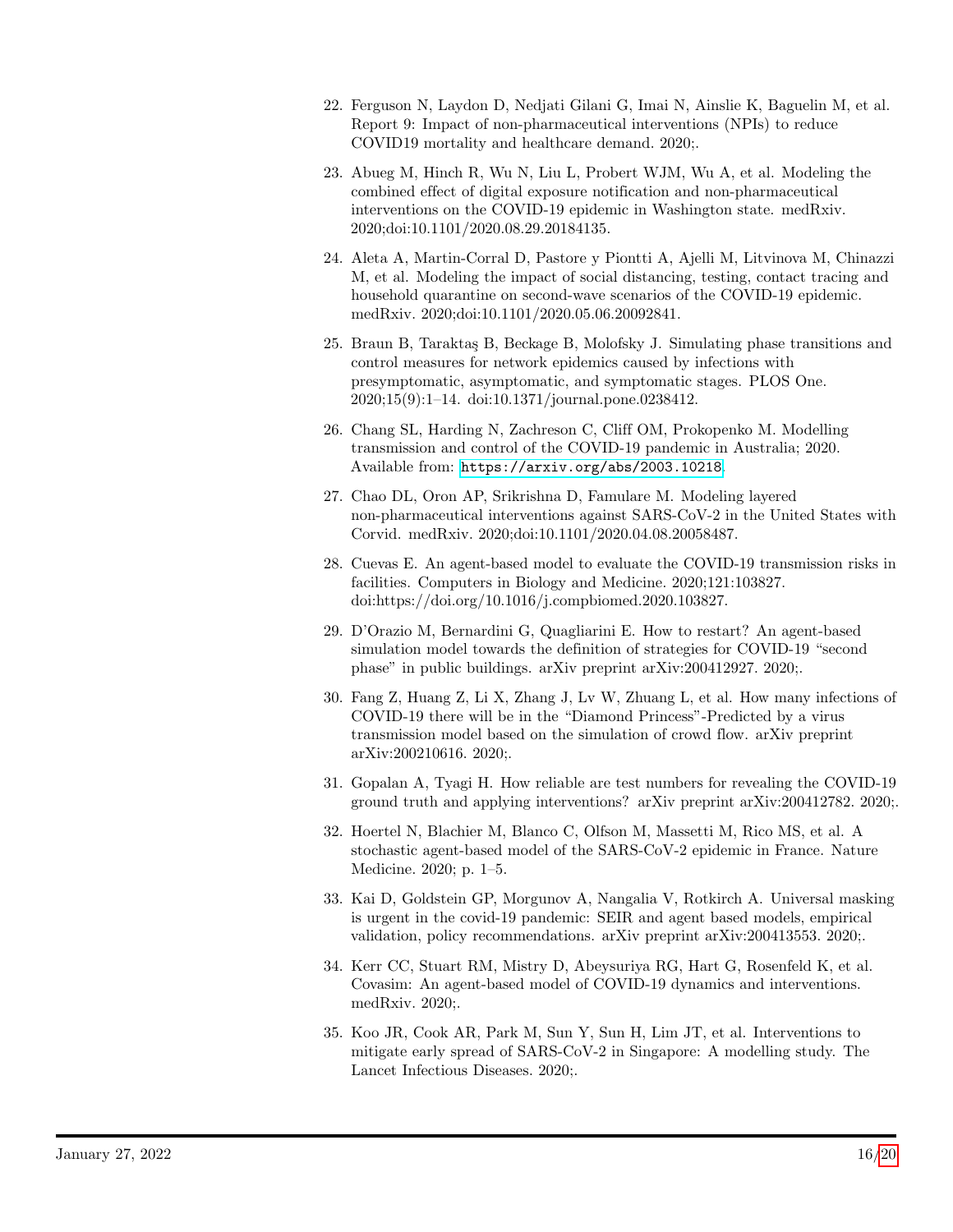- <span id="page-16-1"></span>36. Kucharski AJ, Klepac P, Conlan A, Kissler SM, Tang M, Fry H, et al. Effectiveness of isolation, testing, contact tracing and physical distancing on reducing transmission of SARS-CoV-2 in different settings. medRxiv. 2020;.
- 37. Rockett RJ, Arnott A, Lam C, Sadsad R, Timms V, Gray KA, et al. Revealing COVID-19 transmission in Australia by SARS-CoV-2 genome sequencing and agent-based modeling. Nature Medicine. 2020; p. 1–7.
- <span id="page-16-2"></span>38. Shamil MS, Farheen F, Ibtehaz N, Khan IM, Rahman MS. An Agent Based Modeling of COVID-19: Validation, Analysis, and Recommendations. medRxiv. 2020;doi:10.1101/2020.07.05.20146977.
- <span id="page-16-3"></span>39. Silva PC, Batista PV, Lima HS, Alves MA, Guimaraes FG, Silva RC. COVID-ABS: An agent-based model of COVID-19 epidemic to simulate health and economic effects of social distancing interventions. Chaos, Solitons & Fractals. 2020;139:110088.
- <span id="page-16-0"></span>40. Stutt RO, Retkute R, Bradley M, Gilligan CA, Colvin J. A modelling framework to assess the likely effectiveness of facemasks in combination with 'lock-down'in managing the COVID-19 pandemic. Proceedings of the Royal Society A. 2020;476(2238):20200376.
- <span id="page-16-4"></span>41. Stein RA. Super-spreaders in infectious diseases. International Journal of Infectious Diseases. 2011;15(8):e510 – e513. doi:https://doi.org/10.1016/j.ijid.2010.06.020.
- <span id="page-16-5"></span>42. Hornbeck T, Naylor D, Segre AM, Thomas G, Herman T, Polgreen PM. Using sensor networks to study the effect of peripatetic healthcare workers on the spread of hospital-associated infections. The Journal of Infectious Diseases. 2012;206(10):1549–1557. doi:10.1093/infdis/jis542.
- <span id="page-16-6"></span>43. Brauer F. Mathematical epidemiology: Past, present, and future. Infectious Disease Modelling. 2017;2(2):113 – 127. doi:https://doi.org/10.1016/j.idm.2017.02.001.
- <span id="page-16-7"></span>44. Cui J, Zhang Y, Feng Z. Influence of non-homogeneous mixing on final epidemic size in a meta-population model. Journal of Biological Dynamics. 2019;13(sup1):31–46. doi:10.1080/17513758.2018.1484186.
- 45. Bansal S, Grenfell BT, Meyers LA. When individual behaviour matters: homogeneous and network models in epidemiology. Journal of the Royal Society Interface. 2007;4:879–891.
- <span id="page-16-8"></span>46. Del Valle SY, Hyman JM, Chitnis N. Mathematical models of contact patterns between age groups for predicting the spread of infectious diseases. Mathematical Biosciences and Engineering. 2013;10(5-6):1475–1497.
- 47. Feng Z, Hill AN, Smith PJ, Glasser JW. An elaboration of theory about preventing outbreaks in homogeneous populations to include heterogeneity or preferential mixing. Journal of Theoretical Biology. 2015;386:177 – 187. doi:https://doi.org/10.1016/j.jtbi.2015.09.006.
- <span id="page-16-9"></span>48. Bioglio L, Génois M, Vestergaard CL, Poletto C, Barrat A, Colizza V. Recalibrating disease parameters for increasing realism in modeling epidemics in closed settings. BMC Infectious Diseases. 2016;16:676.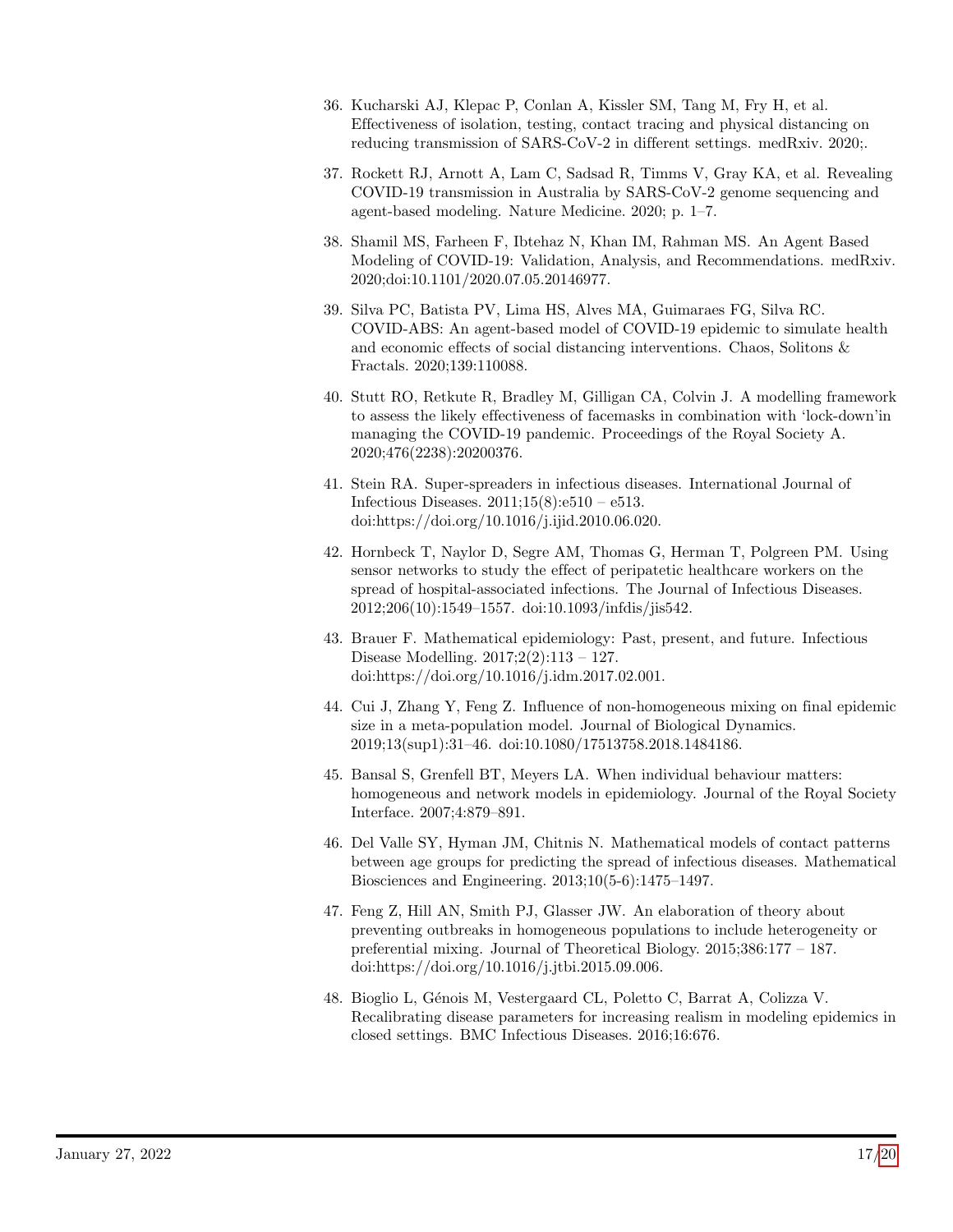- <span id="page-17-0"></span>49. Chowell G, Sattenspiel L, Bansal S, Viboud C. Mathematical models to characterize early epidemic growth: A review. Physics of Life Reviews. 2016;18:66 – 97. doi:https://doi.org/10.1016/j.plrev.2016.07.005.
- <span id="page-17-1"></span>50. Burghardt K, Verzijl C, Huang J, Ingram M, Song B, Hasne MP. Testing modeling assumptions in the West Africa Ebola outbreak. Scientific Reports. 2016;6:34598.
- <span id="page-17-2"></span>51. Del Valle SY, Hyman JM, Hethcote HW, Eubank SG. Mixing patterns between age groups in social networks. Social Networks. 2007;29(4):539 – 554. doi:https://doi.org/10.1016/j.socnet.2007.04.005.
- <span id="page-17-3"></span>52. Feng Z, Feng Y, Glasser JW. Influence of demographically-realistic mortality schedules on vaccination strategies in age-structured models. Theoretical Population Biology. 2020;132:24 – 32. doi:https://doi.org/10.1016/j.tpb.2020.01.005.
- <span id="page-17-4"></span>53. Rahmandad H, Sterman J. Heterogeneity and network structure in the dynamics of diffusion: Comparing agent-based and differential equation models. Management Science. 2008;54(5):998–1014.
- <span id="page-17-5"></span>54. Parker J, Epstein JM. A distributed platform for global-scale agent-based models of disease transmission. ACM Transactions on Modeling and Computer Simulation (TOMACS). 2011;22(1):1–25.
- 55. Bisset KR, Chen J, Deodhar S, Feng X, Ma Y, Marathe MV. Indemics: An interactive high-performance computing framework for data-intensive epidemic modeling. ACM Transactions on Modeling and Computer Simulation (TOMACS). 2014;24(1):1–32.
- <span id="page-17-6"></span>56. Leonenko VN, Pertsev NV, Artzrouni M. Using High Performance Algorithms for the Hybrid Simulation of Disease Dynamics on CPU and GPU.; 2015.
- <span id="page-17-7"></span>57. Jaffry SW, Treur J. Agent-based and population-based simulation: A comparative case study for epidemics. Citeseer;.
- <span id="page-17-8"></span>58. Lin Q, Zhao S, Gao D, Lou Y, Yang S, Musa SS, et al. A conceptual model for the outbreak of Coronavirus disease 2019 (COVID-19) in Wuhan, China with individual reaction and governmental action. International journal of infectious diseases. 2020;.
- 59. Tang B, Wang X, Li Q, Bragazzi NL, Tang S, Xiao Y, et al. Estimation of the transmission risk of the 2019-nCoV and its implication for public health interventions. Journal of clinical medicine. 2020;9(2):462.
- 60. Fang Y, Nie Y, Penny M. Transmission dynamics of the COVID-19 outbreak and effectiveness of government interventions: A data-driven analysis. Journal of medical virology. 2020;92(6):645–659.
- <span id="page-17-9"></span>61. Prem K, Liu Y, Russell TW, Kucharski AJ, Eggo RM, Davies N, et al. The effect of control strategies to reduce social mixing on outcomes of the COVID-19 epidemic in Wuhan, China: a modelling study. The Lancet Public Health. 2020;.
- <span id="page-17-10"></span>62. Hellewell J, Abbott S, Gimma A, Bosse NI, Jarvis CI, Russell TW, et al. Feasibility of controlling COVID-19 outbreaks by isolation of cases and contacts. The Lancet Global Health. 2020;.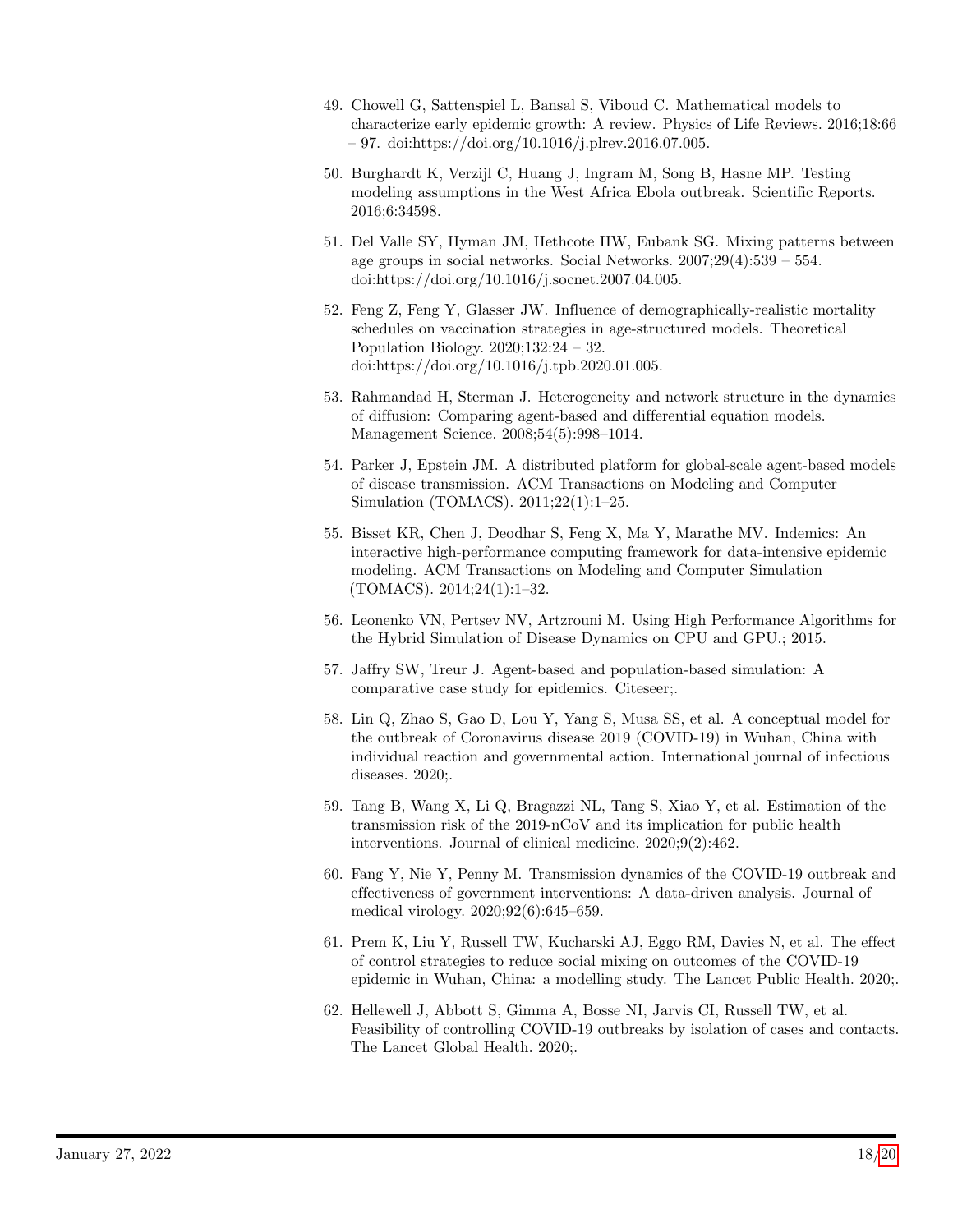- <span id="page-18-1"></span>63. Kretzschmar M, Rozhnova G, van Boven M. Isolation and contact tracing can tip the scale to containment of COVID-19 in populations with social distancing. medRxiv. 2020;.
- <span id="page-18-0"></span>64. Peak CM, Childs LM, Grad YH, Buckee CO. Comparing nonpharmaceutical interventions for containing emerging epidemics. Proceedings of the National Academy of Sciences. 2017;114(15):4023–4028.
- <span id="page-18-2"></span>65. Currie CS, Fowler JW, Kotiadis K, Monks T, Onggo BS, Robertson DA, et al. How simulation modelling can help reduce the impact of COVID-19. Journal of Simulation. 2020; p. 1–15.
- <span id="page-18-3"></span>66. Karsai M, Kivelä M, Pan RK, Kaski K, Kertész J, Barabási AL, et al. Small but slow world: How network topology and burstiness slow down spreading. Phys Rev E. 2011;83:025102. doi:10.1103/PhysRevE.83.025102.
- <span id="page-18-4"></span>67. Colman ER, Vukadinovi  $\acute{\text{c}}$  Greetham D. Memory and burstiness in dynamic networks. Phys Rev E. 2015;92:012817. doi:10.1103/PhysRevE.92.012817.
- <span id="page-18-5"></span>68. Project TCT. https://covidtracking.com/;.
- <span id="page-18-6"></span>69. Menachemi N, Yiannoutsos CT, Dixon BE, Duszynski TJ, Fadel WF, Wools-Kaloustian KK, et al. Population point prevalence of SARS-CoV-2 infection based on a statewide random sample—Indiana, April 25–29, 2020. Morbidity and Mortality Weekly Report. 2020;69(29):960.
- <span id="page-18-7"></span>70. Sanche S, Lin YT, Xu C, Romero-Severson E, Hengartner N, Ke R. High contagiousness and rapid spread of Severe Acute Respiratory Syndrome Coronavirus 2. Emerging Infectious Diseases. 2020;26(7).
- <span id="page-18-8"></span>71. Kwok KO, Cowling B, Wei V, Riley S, Read JM. Temporal variation of human encounters and the number of locations in which they occur: a longitudinal study of Hong Kong residents. Journal of The Royal Society Interface. 2018;15(138):20170838.
- <span id="page-18-9"></span>72. Zhaoyang R, Sliwinski MJ, Martire LM, Smyth JM. Age differences in adults' daily social interactions: An ecological momentary assessment study. Psychology and Aging. 2018;33(4):607–618.
- <span id="page-18-10"></span>73. Aktay A, Bavadekar S, Cossoul G, Davis J, Desfontaines D, Fabrikant A, et al. Google COVID-19 community mobility reports: Anonymization process description (version 1.0). arXiv preprint arXiv:200404145. 2020;.
- <span id="page-18-11"></span>74. Raifman J, Nocka K, Jones D, J Bor, Lipson S, Jay J, et al.. COVID-19 US state policy database; 2020.
- <span id="page-18-12"></span>75. Coibion O, Gorodnichenko Y, Weber M. The cost of the covid-19 crisis: Lockdowns, macroeconomic expectations, and consumer spending. National Bureau of Economic Research; 2020.
- <span id="page-18-13"></span>76. Lazzerini M, Barbi E, Apicella A, Marchetti F, Cardinale F, Trobia G. Delayed access or provision of care in Italy resulting from fear of COVID-19. The Lancet Child & Adolescent Health.  $2020;4(5):e10-e11$ .
- <span id="page-18-14"></span>77. Czeisler ME. Delay or avoidance of medical care because of COVID-19–related ´ concerns—United States, June 2020. Morbidity and Mortality Weekly Report. 2020;69.